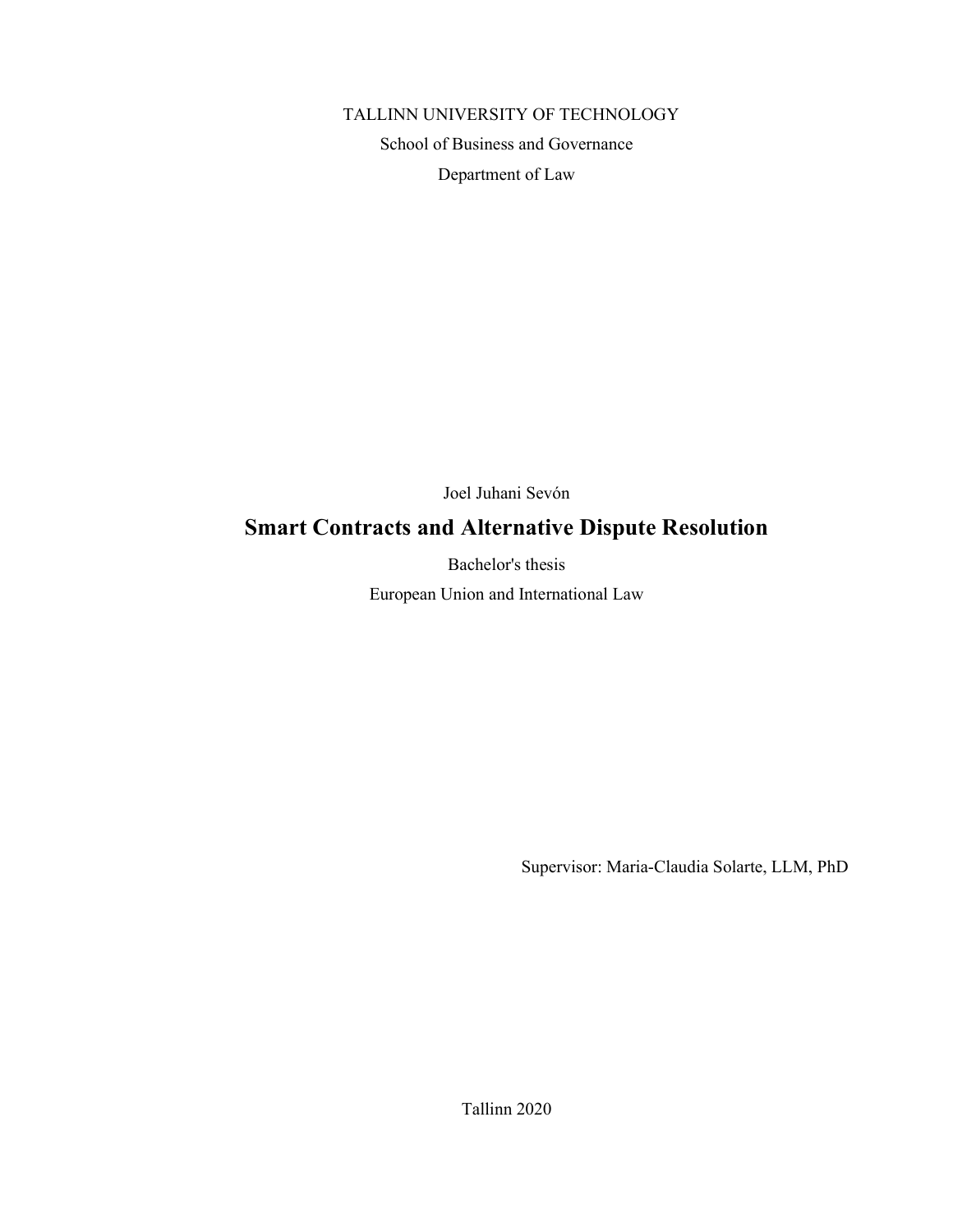I hereby declare that I have compiled the thesis independently and all works, important standpoints and data by other authors have been properly referenced and the same paper has not been previously presented for grading. The document length is 9074 words from the introduction to the end of conclusion.

Joel Juhani Sevón ……………………………

 (signature, date) Student code: 177732HAJB Student e-mail address: josevo@ttu.ee

Supervisor: Maria-Claudia Solarte, LLM, PhD: The paper conforms to requirements in force

…………………………………………… (signature, date)

Chairman of the Defence Committee: Permitted to the defence …………………………………

(name, signature, date)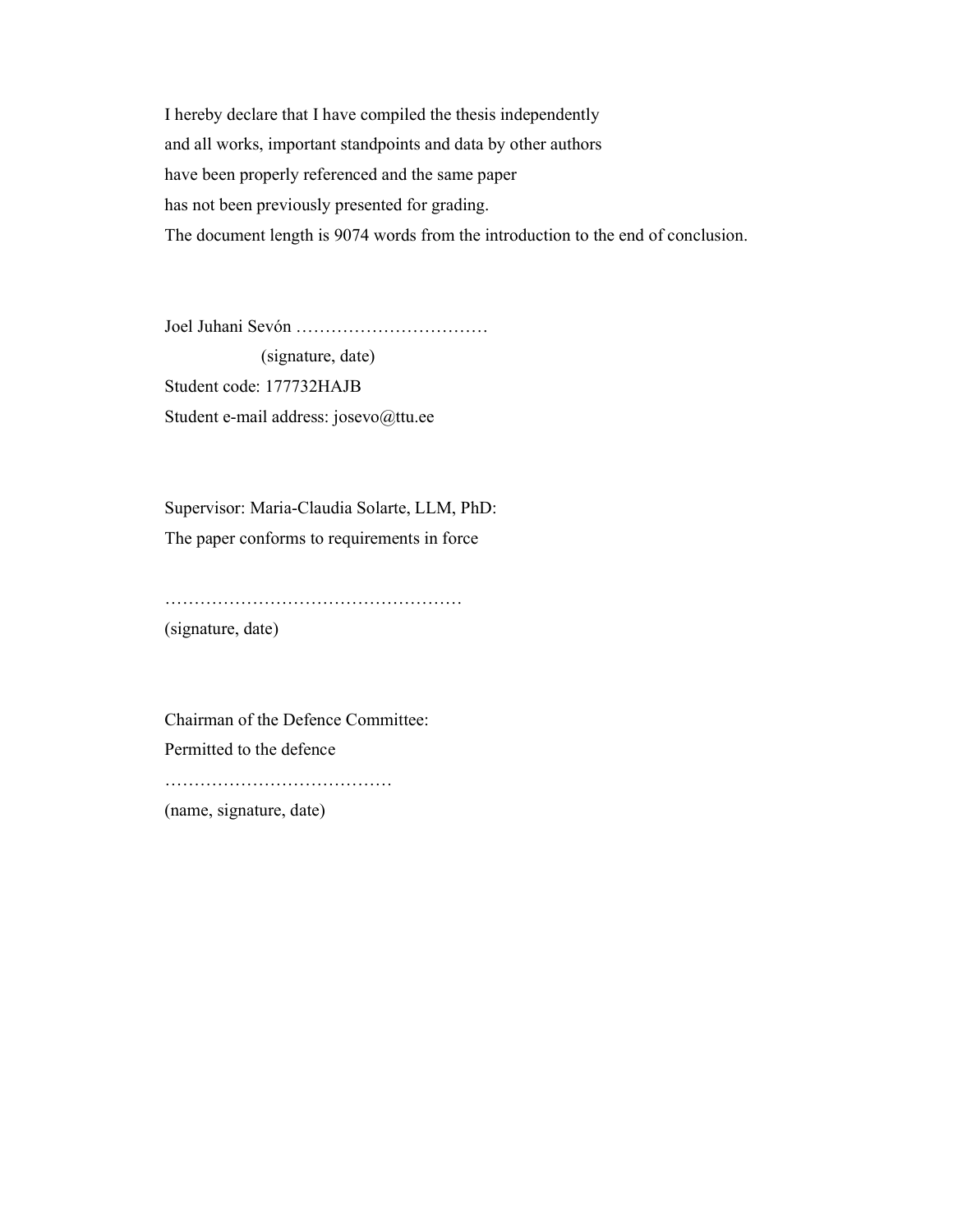# **TABLE OF CONTENTS**

| 3. THE CHALLENGES AND OPPORTUNITIES OF SCS AND OTHER BLOCKCHAIN<br>TECHNOLOGY AUTOMATION IN THE FIELD OF CONTRACTING13 |  |
|------------------------------------------------------------------------------------------------------------------------|--|
|                                                                                                                        |  |
|                                                                                                                        |  |
|                                                                                                                        |  |
|                                                                                                                        |  |
|                                                                                                                        |  |
|                                                                                                                        |  |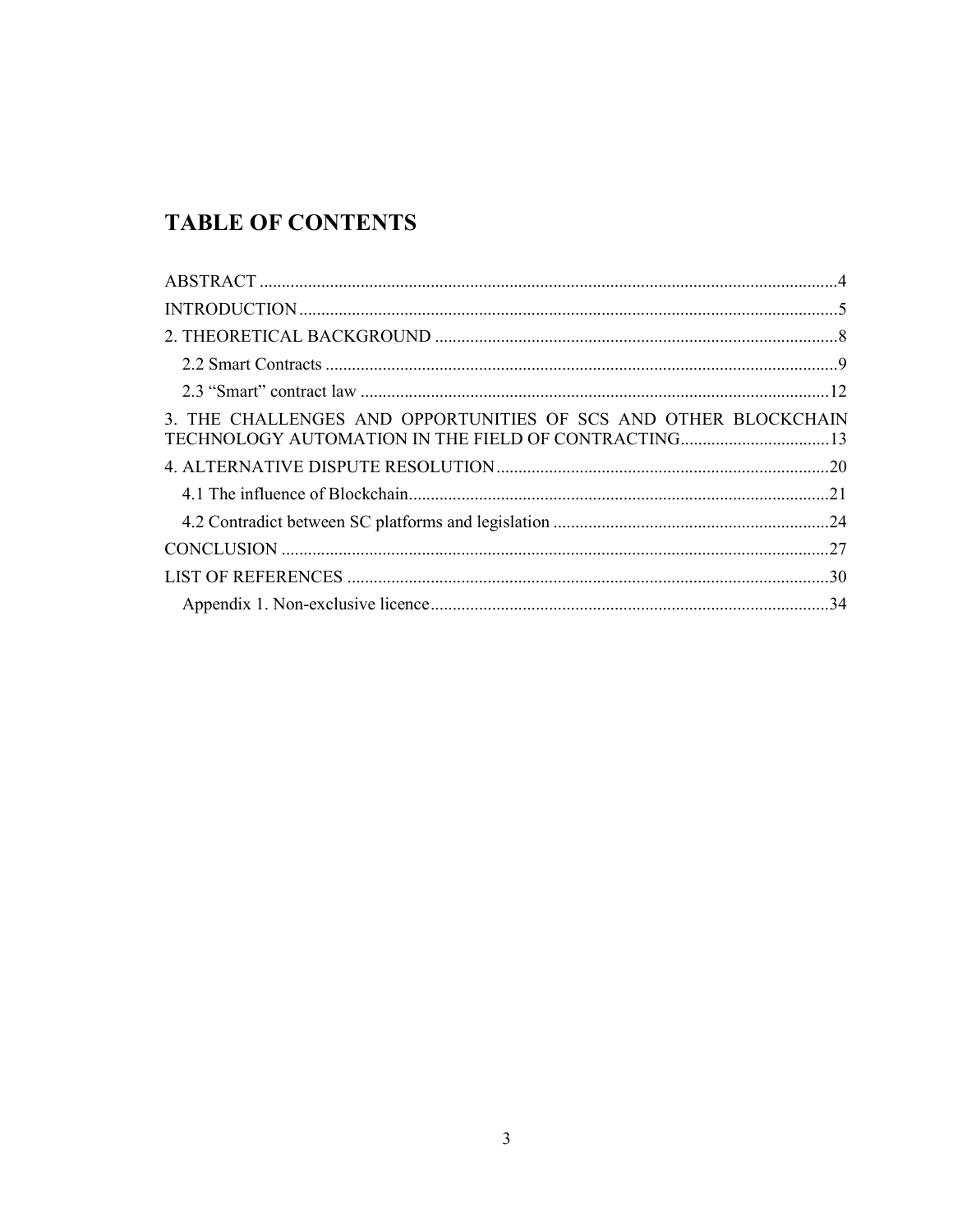## ABSTRACT

The use of Smart Contracts (SC) has increased in recent years and their benefits have attracted companies, among others, as smart contracts are perceived to bring various benefits to processes such as speed, security, low cost and accuracy. The current automation process of legal transactions, and SC platforms, in particular, seem to contradict contract law principles and legislation and pursue business efficiency goals, exclusively. This thesis aims to investigate how could the integration of Alternative Dispute Resolution (ADR) processes within the SC platforms address some of the critical legal risk management issues that may arise, and how? This question will expand the discussion about the reciprocal benefits that ADR and technology may bring about to one another. The automation of legal processes and services keeps growing enormously, SC platforms have become more common, and continue to challenge long established contract law principles. The study shows that SCs should be altered to be "prepared" for the law and the absence of human centeredness is on center given that these attributes influence dispute resolution the most, as explicit DR methods necessitate seeking a balanced solution that is satisfactory to both parties. It may be assumed that a more editable SC code would be needed for platforms to integrate dispute resolution systems or models as there would be an option to modify the contracts easier. This may diminish the irreversibility of transactions and adjustments that could be needed in contract relationships. SCs and other automating technologies have a huge potential that can be exploited to the advantage of all parties involved. This thesis highlights the possible flaws of SC from a legal point of view and considers how much human presence is needed in their disputes and how automation in disputes could be made to work.

Keywords: Smart Contract (SC), Alternative Dispute Resolution (ADR), Dispute Resolution (DR), Blockchain, code, Distributed ledger technology (DLT)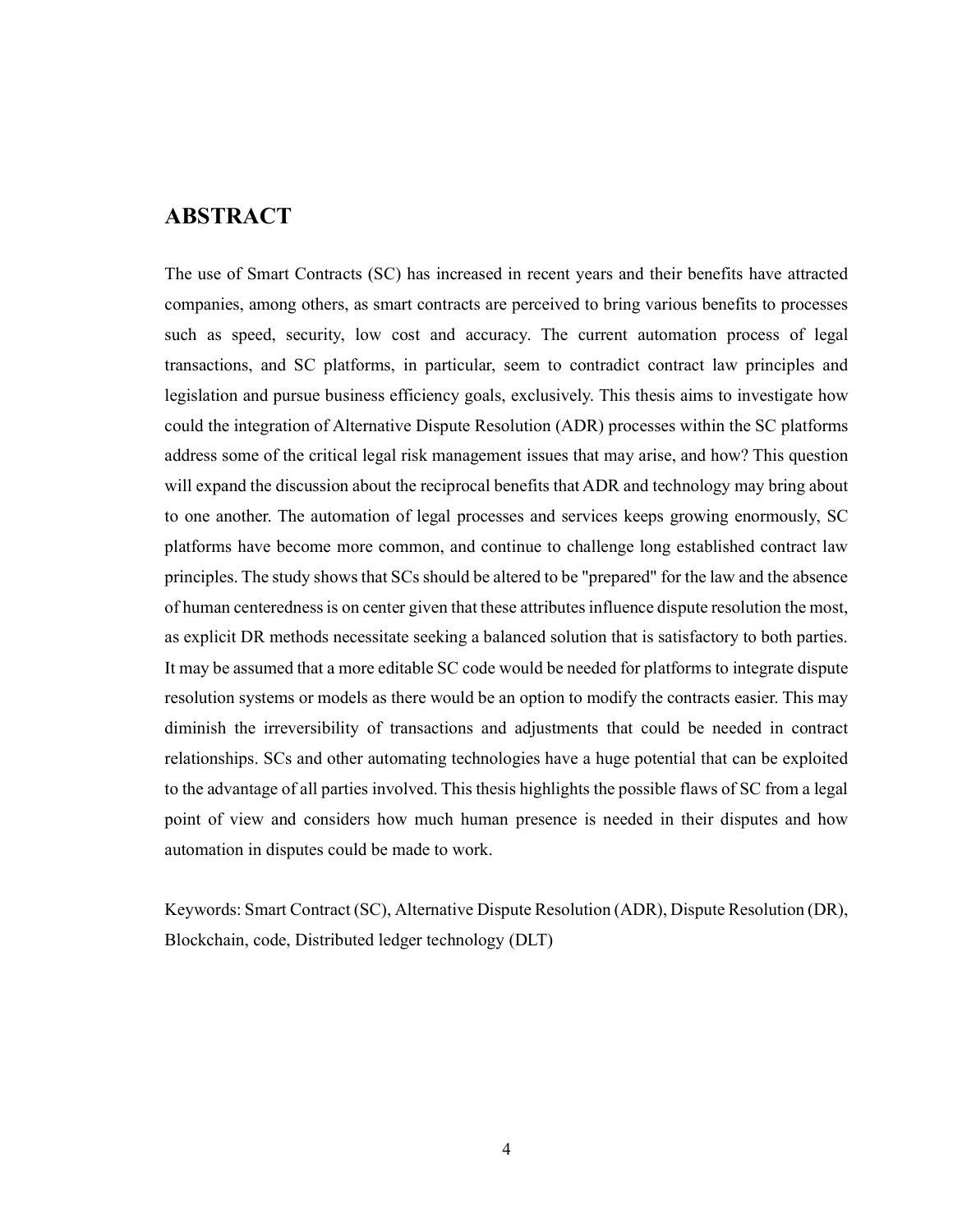## INTRODUCTION

While the idea of SCs reached the legal debate just a few years ago, the topic has already spawned an array of strikingly divergent perspectives. Smart contracts are digital contracts that enable decentralized consensus-based terms that are secure and typically self-monitoring with automatic execution<sup>1</sup>. Some believe that SCs should be completely incorporated into current contract law<sup>2</sup>. While others may think it will take a long time before SCs can work as a "standalone" tool to survive contractual disputes.

SC have received a lot of attention in recent years, thanks to the growing success of Blockchain technologies. Decentralization, programmability, and immutability are features of Blockchainbased smart contracts. It's commonly used in banking, insurance, and other industries.<sup>3</sup> They are systems that run strictly as designed to be run by the people who developed them at the most essential stage. The value of the SCs is most apparent in business partnerships, in which some sort of arrangement is typically enforced in order for all parties to be confident of the result without the intervention of an intermediary.<sup>4</sup> These SCs are regarded as a new technology that is emerging quickly due to the fact it offers many opportunities and benefits. The automation process keeps growing enormously, SC platforms (such as Kleros<sup>5</sup> and Bitrated<sup>6</sup>) become more common, contract law principles, and SC principles are being challenged.

For a SC to be legally correct, it must follow the requirements established in the applicable law.

<sup>&</sup>lt;sup>1</sup> Cong, L. W., & He, Z. (2019). Blockchain disruption and smart contracts. The Review of Financial Studies, 32(5), 1761-1762

<sup>&</sup>lt;sup>2</sup> Woebbeking, M.K., (2019). The impact of smart contracts on traditional concepts of contract law. *J. Intell. Prop.* Info. Tech. & Elec. Com. L., 10, 105

<sup>&</sup>lt;sup>3</sup> Mik, E., (2017). Smart contracts: terminology, technical limitations and real world complexity. Law, Innovation and Technology, 9(2), 269-270

<sup>4</sup> Sun, T., & Yu, W. (2020). A Formal Verification Framework for Security Issues of Blockchain Smart Contracts. Electronics, 9(2), 4

 $^5$  Lesaege, C., Ast, F., & George, W. (2019). Kleros Short Paper v1.0.7. Kleros, https://kleros.io/static/whitepaper\_en- $\frac{8bd3a0480b45c39899787e17049ded26.pdf}{\text{Bitrated.}}$ , 1-2, Accessed: 21.07.2020

<sup>6</sup> from: https://www.bitrated.com/faq , Accessed: 06.12.2020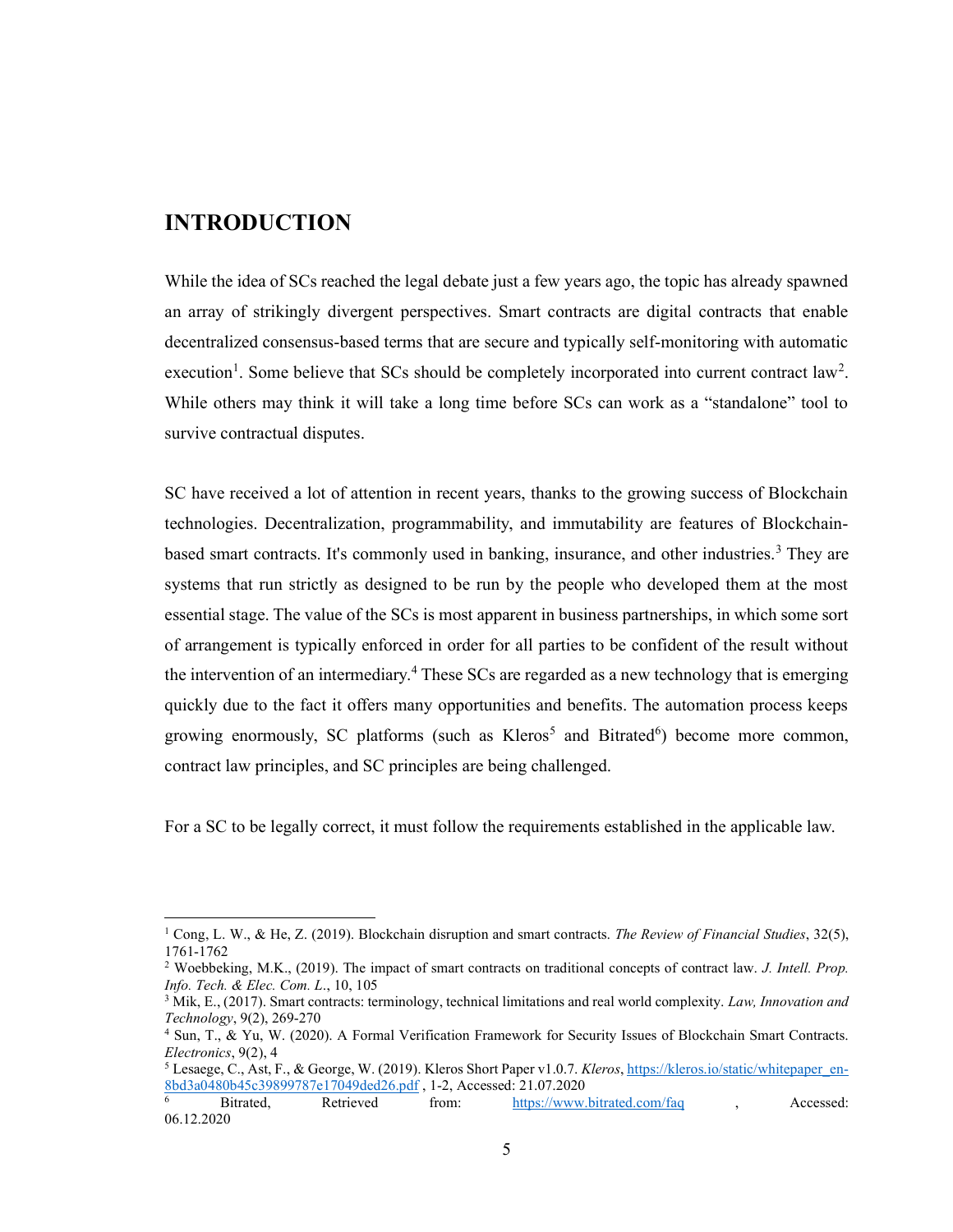SCs ultimately change our contract comprehension. The role of dispute resolution processes also shifts as contractual ties become self-sufficient. Increased problems are often associated with the boundary of contract law and procedural law when SCs fluctuate between the original contract and its execution. For instance, because the contract is immediately executed, the position of dispute settlement provisions needs to be reassessed. Dispute resolution provisions are expected to lose at least some of their present value in cross-border commercial contracts. Koulu points out that in fact, it can be programmed to overcome future problems resulting from the contract performed.<sup>7</sup> SCs could offer significant advantages under such conditions, for example, where there is no confusion or where output management may otherwise be especially expensive.<sup>8</sup> It remains to be seen if SCs can handle cases where not everything is the same as "walking on roses" and disputes could occur between the parties.

While the literature is consistent on that Blockchain technologies create financial and legal difficulties due to the procedural and contractual tensions they impose, they can also increase and encourage new institutional options for dispute resolution. There are said to be more possibilities for the creation of various private decentralized dispute resolution systems in the future although many do not see the fragmentation necessary.<sup>9</sup>

This is a theoretical thesis that uses the standard qualitative methods of the legal research methodologies to analyse academic literature and European Law, in terms of ADR and Contract Law. Based on the analysis, changes are expected from the European institutions in the way the SCs and Blockchains are managed from a legal perspective. The topic is relatively new and underresearched in the context of dispute resolution. However, its importance is expected to increase due to the technological developments of the last months regarding the digital platforms and ecosystems that will certainly challenge the field of traditional contract law and the handle of disputes

The mixed concept of paper and coding emerges to be the direction contract law is shifting when it comes to SCs. Although they offer the aforementioned benefits, of swiftness and cheapness, they

<sup>&</sup>lt;sup>7</sup> Koulu, R. (2016). Blockchains and online dispute resolution: SCs as an alternative to enforcement. SCRIPTed, 13, 55-56

<sup>8</sup> Sklaroff, J. M. (2017). Smart Contracts and the cost of inflexibility. U. Pa. L. Rev., 302

<sup>9</sup> Wagner, E., Völker, A., Fuhrmann, F., Matzutt, R., & Wehrle, K. (2019). Dispute resolution for smart contract-based two-party protocols. In 2019 IEEE International Conference on Blockchain and Cryptocurrency (ICBC), 424-426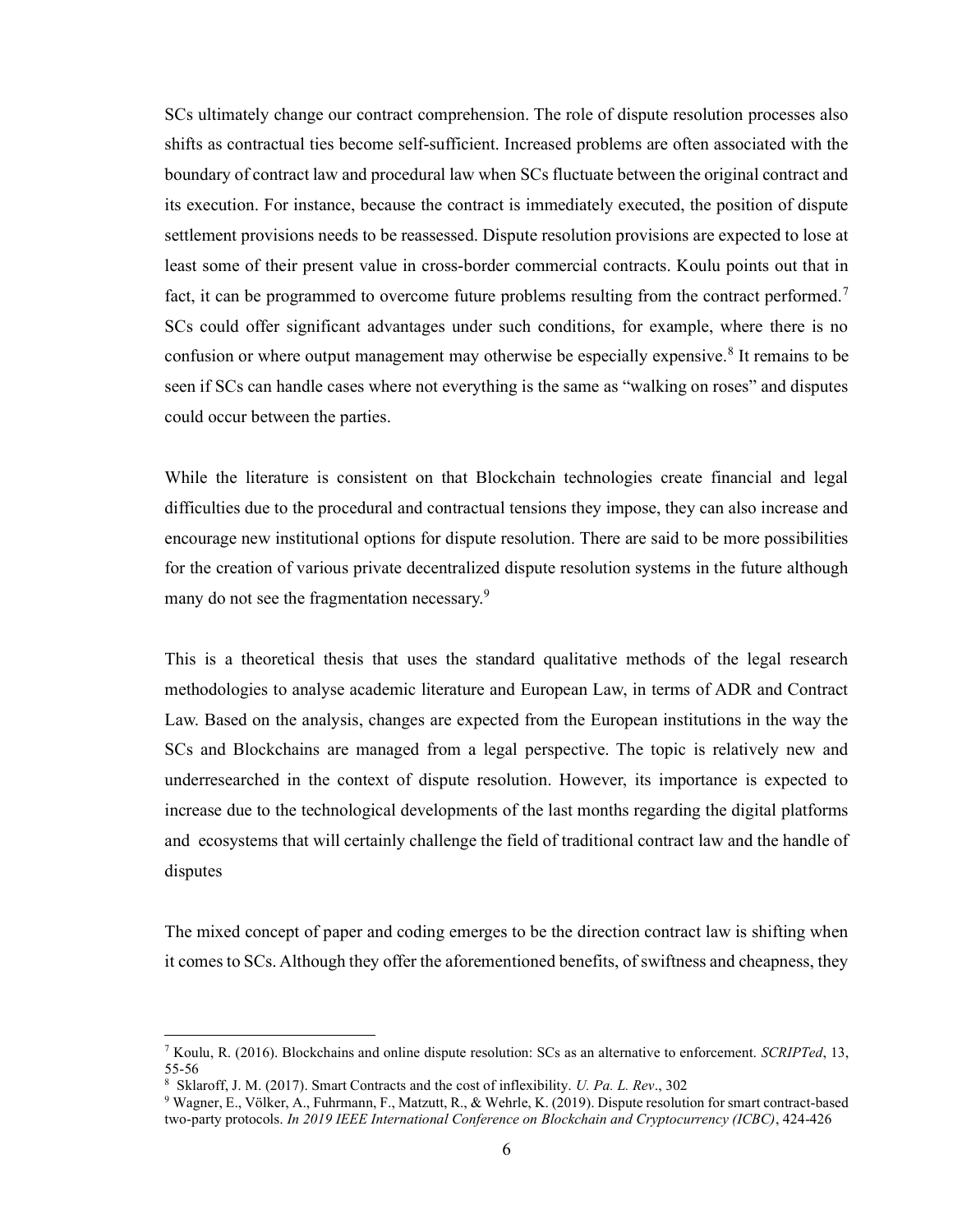are not yet ready to render conventional contracts worthless.<sup>10</sup> This analysis will determine how SCs could be made to work in everyday situations, including those where the solution is not always easy to find.

 The core assumption of this thesis is that the available automated transactions or SC applications in digital platforms pursue efficiency goals at the expense of contract law principles and legislation. Nonetheless, the study shows that SCs should be altered to be "prepared" for the law as explicit DR methods necessitate seeking a balanced solution that is satisfactory to both parties.

The first chapter explains the basics of SCs and Blockchain, how they operate, and what should be done for them to be more consistent within the contractual field. The second chapter discusses ADR, and how does it apply and work currently within the area of technology, and more concretely in regard to SCs. SCs do not always operate the way they should. The issues lie in the field of modifying the contents of a SC when a dispute appears. This may require an interest in the preparation of new professionals that are specialists in both law and software engineering.

<sup>10</sup> O'Reilly, S., & McCarthy, A. (2019). SCs – A Possible Shake-up in Traditional Contract Law. Ronan Daly Jermyn, https://www.rdj.ie/blog/post/smart-contracts---a-possible-shake-up-in-traditional-contract-law/ , Accessible: 21.07.2020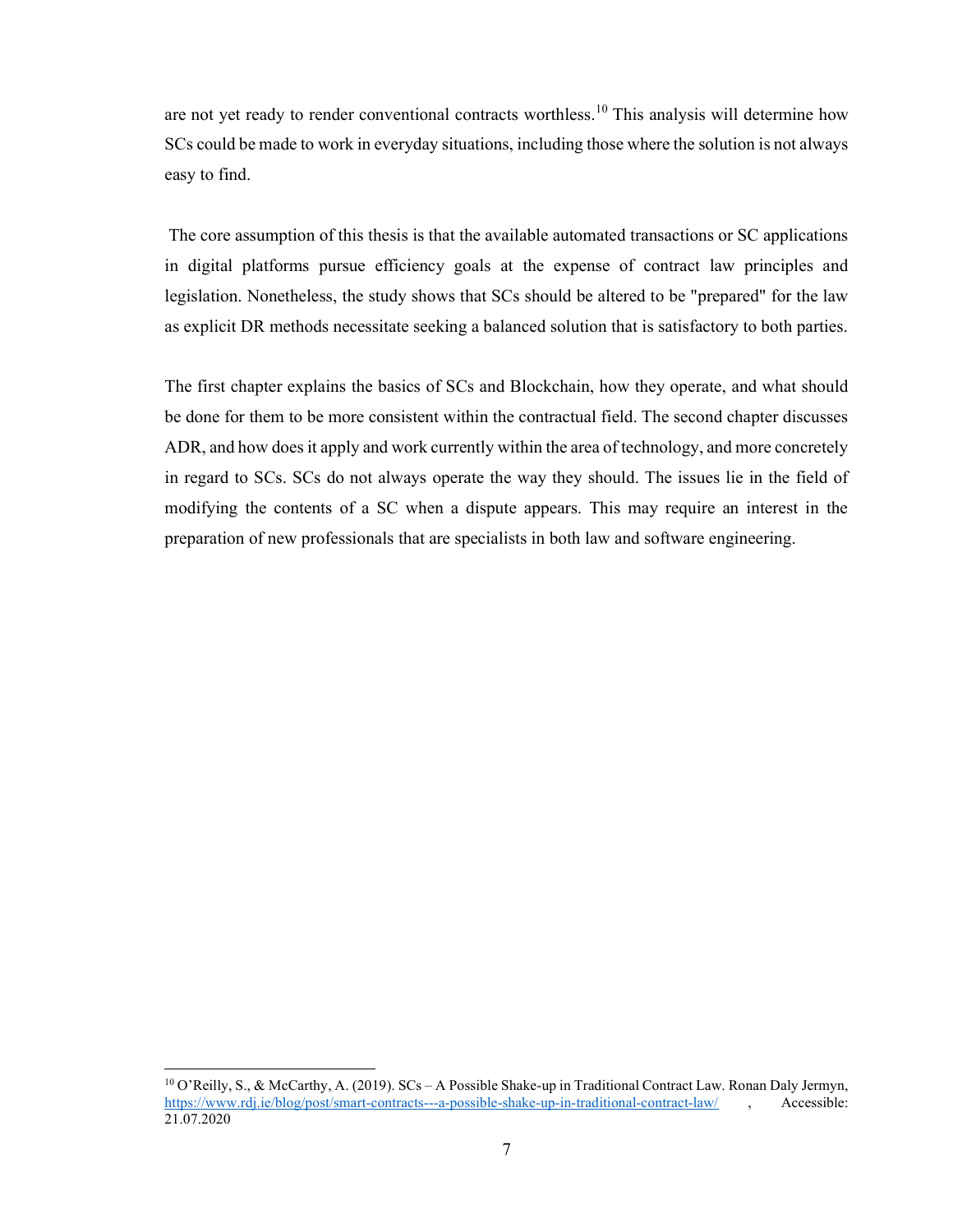## 2. THEORETICAL BACKGROUND

With the the usage and diversity of smart contract implementations, the controversy about the legal consequences of this concept has increased. Legislators have taken an interest in Blockchain technologies and smart contracts since they have started to recognize legal uncertainties and make the initial efforts to fix them by legislation.<sup>11</sup>

Despite the fact that contract law is a relatively mature field of law and contractual independence is generally recognized in the majority of jurisdictions, the concept of self-executing applications that instantly and autonomously applies contractual provisions on a peer-to-peer and immutable basis remains constitutionally controversial. When Blockchain-based smart contracts gained attention, the legal controversy around them became more heated. Legal experts and professionals interested in this debate have questioned the legal feasibility and legal status of Blockchain-based smart contracts, as well as the impact of smart contracts on current legal structures and legal systems.<sup>12</sup>

The European Union has recognized smart contracts in its regulatory action, recognizing that there is confusion about their legitimacy and enforceability in cross-border circumstances. The draft report of the European Parliament's Committee on Legal Affairs makes recommendations to the Commission regarding a Digital Services Act that will adapt commercial and civil law rules for commercial entities that operate online, and it has been emphasized that the upcoming Digital Services Act provides an opportunity to assess the requirements for smart contracts to be considered legally valid. The European Parliament's Committee on Legal Affairs requested the European Commission to conduct an assessment of the implementation and usage of distributed ledger technologies, including Blockchain and, in particular, smart contracts, focusing on the legitimacy and compliance of smart contracts in cross-border contexts, and to propose a suitable

<sup>&</sup>lt;sup>11</sup> Ferreira, A. (2021). Regulating smart contracts: Legal revolution or simply evolution? Telecommunications Policy, 45(2), 1-2

 $12$  *Ibid.* p 6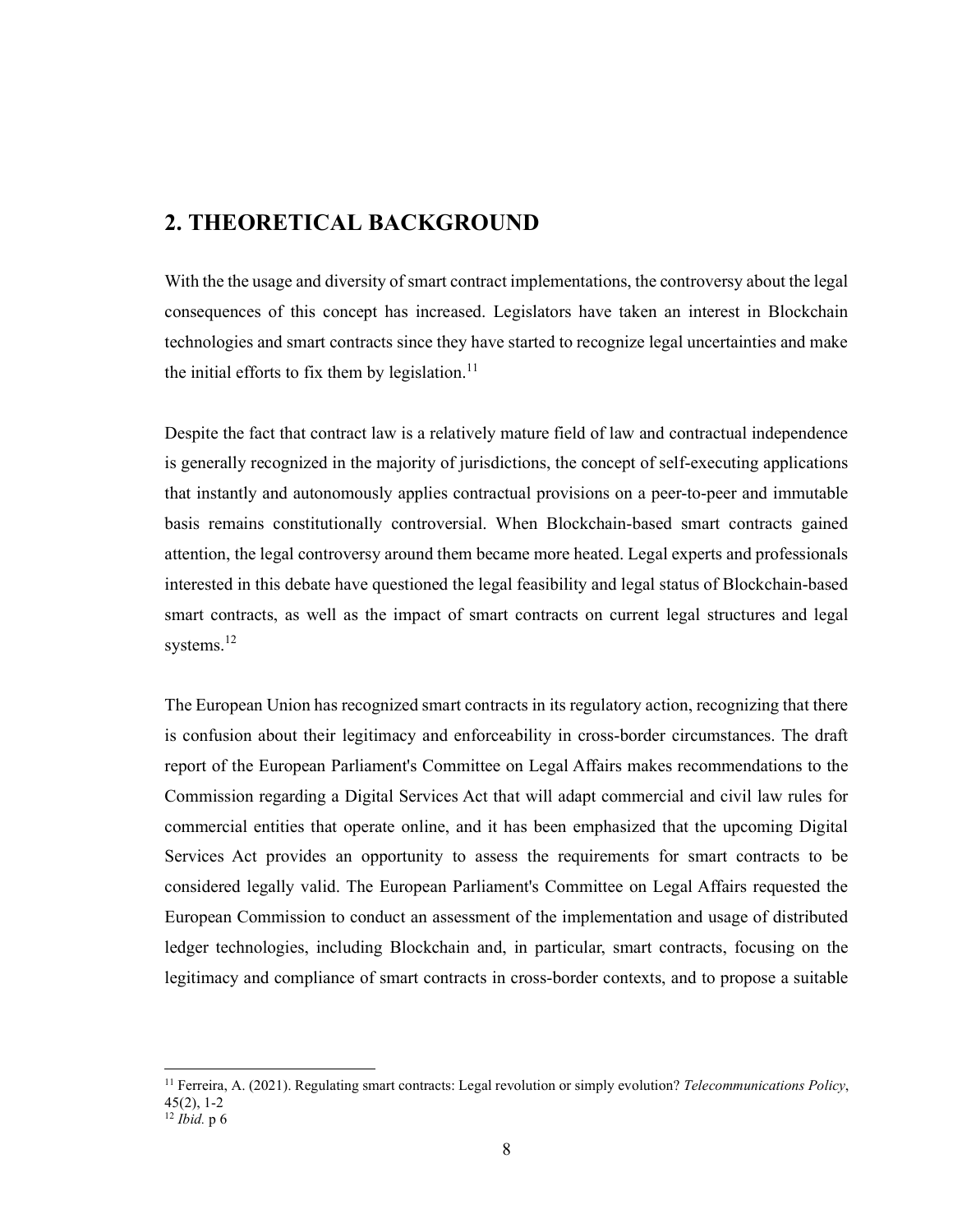legal structure.<sup>13</sup> While there has been substantial legislative activity in a few countries in the EU, only a few have formed a regulatory response and enacted legislation committing to smart contracts or regulating them in any context (Law Decree No  $12/2019$ , Italy<sup>14</sup>). As stated in the proposal SCs that are operated through DLTs can be considered as SCs (conditions will be defined by AGID (Agenzia per l'Italia Digitale)). It has not been clarified if SCs fall into the definition of contracts under Italian Law.

#### 2.2 Smart Contracts

SC is a computer program that confirms and executes its terms upon the event of predetermined conditions or the fulfillment of certain procedures.<sup>15</sup> It can be stated that a purchase from a soda machine creates a primitive form of a SC due to the fact that it involves the autonomous transfer of ownership of property. SCs are imagined as conceivably ruling out the requirement for external authorization of legal agreements, subsequently making business exchanges more effective because they could become less expensive, prompt, and increasingly effective. When the conditions in the code are met, the program triggers the necessary sequence of effects. For instance, a SC is intended to generate a response once an input is confirmed, and adding blocks to a virtual ledger could uphold installment through the circulated record. In case of failure of payment, it could start recuperation of the good or suspension of the service.<sup>16</sup>

The paradigmatic method to utilize automated technology in SC design is that a client proposes a particular SC by making it accessible in the framework. The registry of transactions has a distinguishing proof number and capacities as a self-sufficient element inside the framework, to some degree like how a site may work on the Internet. Another client may then "acknowledge" the SC by imparting to it some way or another, for instance, by making an ostensible installment to  $it$ <sup>17</sup>. The SC focuses on self-execution (one or more elements of the execution of the contract are automated), and it uses Blockchain to ensure that, after the parties have already formalized their

<sup>&</sup>lt;sup>13</sup> European Parliament. (2020). Draft report with recommendations to the commission on a digital services act: Adapting commercial and civil law rules for commercial entities operating online. Committee on Legal Affairs, 2020/2019(INL)

<sup>&</sup>lt;sup>14</sup> Law Decree No 12/2019, Italian Law, https://www.lexology.com/library/detail.aspx?g=f3dea1c7-072f-4d48-b946-0476ec5adb08, Accessed: 04.05.2021

<sup>&</sup>lt;sup>15</sup> Giancaspro, M. (2017). Is a 'SC'really a smart idea? Insights from a legal perspective. Computer law & security review, 33(6), 825-826

<sup>16</sup> Ibid., p 826

<sup>&</sup>lt;sup>17</sup> Tjong Tjin Tai, E. (2018). Force majeure and excuses in SCs. *European Review of Private Law*, 26(6), 787-804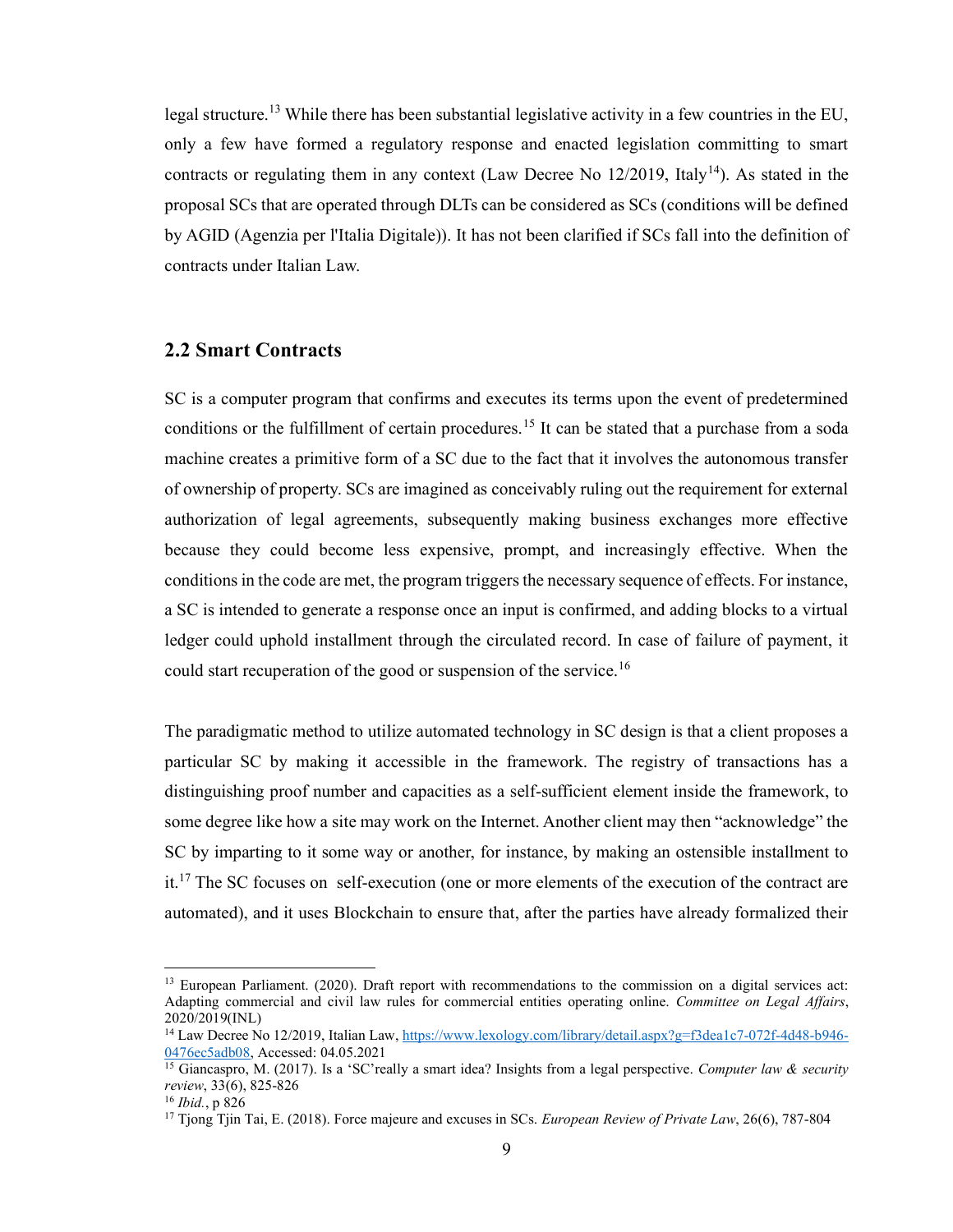contract, the transactions protected by that contract are correct and can not be altered by any side without the agreement of the other parties. They use code through data feed technology (if A occurs, then Y runs automatically) to decide the outcome of a SC. This does not mean they would be comparable to actual contracts since SCs are nothing but technological tools for the execution of transactions currently. If/then clauses are one of the most fundamental building blocks of any programming system and are conveniently applicable to contractware in general and SC in particular.<sup>18</sup>

This innovation has a huge and extending number of potential uses, for example, trading in financial-related instruments, syndicated loaning exchanges, and securities settlement. SCs are proposed to work in co-operation with Blockchain technology to authorize exchanges on the Blockchain. SCs are a stage past regular electronic contracts in that the genuine agreement is epitomized in programmable code, as opposed to English or another traditional language.<sup>19</sup> However, the foundations of the law of obligations and contracts underlining all those potential uses are shaken.

SCs are not novel in that they should consist of a recognizable agreement between parties with the ability to settle on that agreement. What's more, financial institutions have been utilizing mechanized computer protocols to settle exchanges without human intercession for a very long time which emphasizes the fact that a SC is just a transactional tool, not a contract and should not be given the status of anything else.<sup>20</sup>. SCs are automatable by computer, but a couple of segments may require human data and control. Enforceable either by legal approval of rights and responsibilities or through deliberately planned execution of computer code. It has been understood that for a "SC", to be considered so, at least some parts of the agreement are fit for being automated via computational methods otherwise it could not classify as "smart".<sup>21</sup>

A legal contract is a unique legal instrument. Its fundamental prerequisite is - as set out in Article 2 of Principles of European Contract Law - the common articulation of goal by the parties.<sup>22</sup> Subsequently, a legal contract can be communicated in code and settled upon through messages

<sup>&</sup>lt;sup>18</sup> McKinney, S. A., Landy, R., & Wilka, R. (2017). Smart Contracts, Blockchain, and the next frontier of transactional law. Wash. JL Tech. & Arts, 13, 324

<sup>&</sup>lt;sup>19</sup> O'Shields, R. (2017). Smart Contracts: Legal agreements for the Blockchain. NC Banking Inst., 21, 179-181

<sup>20</sup> Clack, C. D., Bakshi, V. A., & Braine, L. (2016). SC templates: foundations, design landscape and research directions. arXiv preprint arXiv:1608.00771., 2

 $21$  *Ibid.*, p 1-3

<sup>&</sup>lt;sup>22</sup> Principles of European Contract Law, Art. 2,  $\frac{https://www.trans-lex.org/400200}{https://www.trans-lex.org/400200}$ , Accessed: 07.04.2020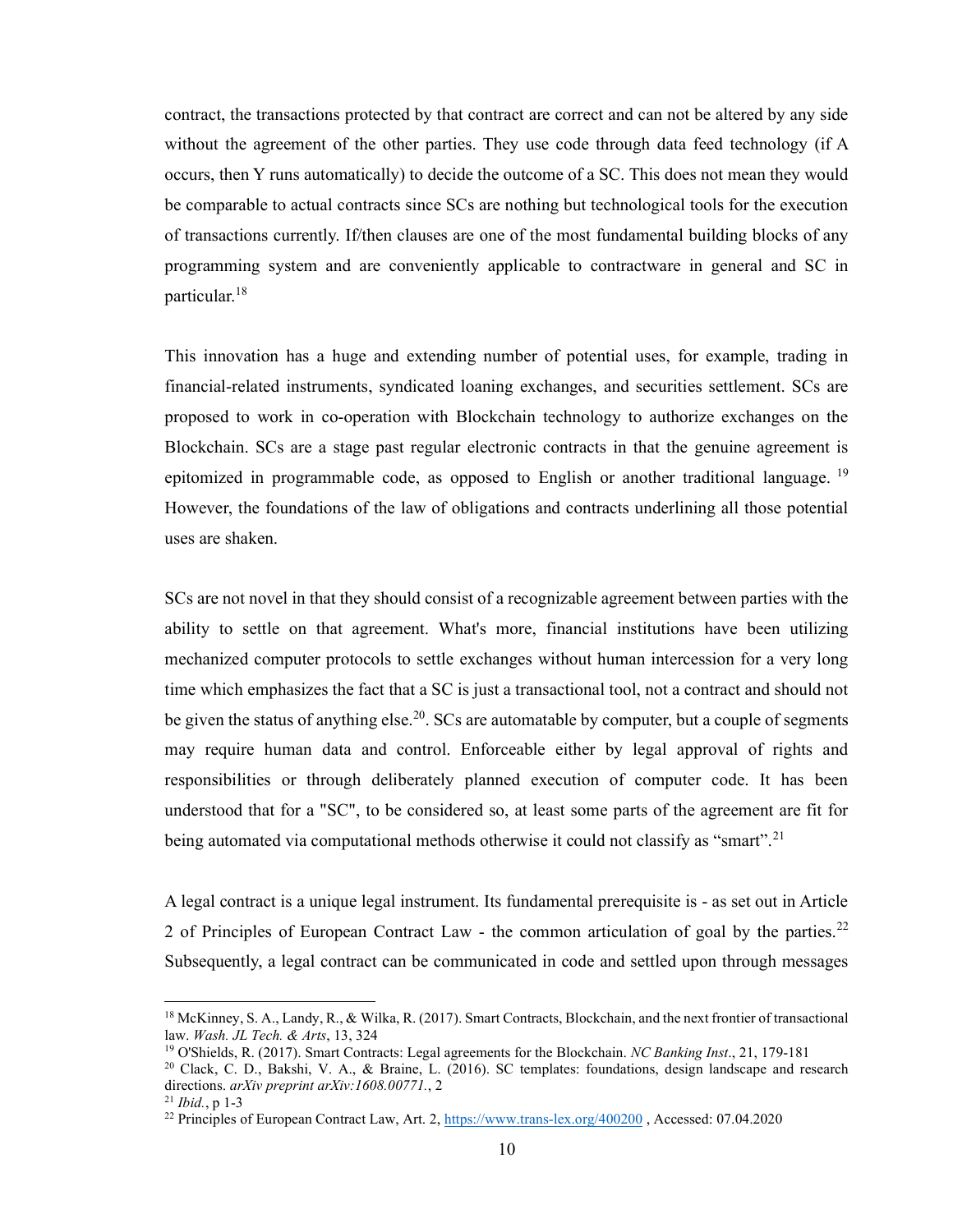sent to a SC code on a Blockchain although it is impossible to codify the intention of the parties. In any case, there can be various reasons why a SC code probably won't be perceived as a legal contract. For instance, there may be clashing customer security rules, straightforwardness, or explicit structure necessities.<sup>23</sup> SCs bear the extra danger of legal vulnerability, specially because they are not contracts. SCs are not even deals or pacts, they are simply code on certain aspects of the contract that do not in fact exist outside the digital world.

The term "Smart Contract" was instituted before by Nick Szabo, autonomously of the idea of a Blockchain. His idea was to embed contractual clauses into automated systems: "Today, Smart Contracts consist out of three possible aspects: the definition of contractual duties in the form of a computer program or algorithm, the execution of a legal contract by a machine and the transparent and secure combination of both aspects usually by means of DLT (Distributed Ledger *Technology*)."<sup>24</sup> SCs are also commonly used in connection with many other programs in the Blockchain.

In fact, all individual contracts are inconsistent as it can not be clearly defined that any preconditions are connected with rights, obligations, and activities. These preconditions which may occur out of ambiguity can not be foreseen by any human being. There must be recognition of two types of insecurity: opportunistic conduct managed by human actions, which is more inevitable and thus manageable by negotiated conditions, and unpredictable incidents outside human control and sometimes beyond human awareness. Nobody can predict what is going to happen in the future because the information is limited.<sup>25</sup>

The more uncertain the context in which the deal takes place, and the farther out the date in which the outcomes of the deal must be produced, the less probable it is that any side will make reasonable assumptions on what could happen. Although, the uncertainty of terms in the wording of a contract is not nearly as harmful and definitive (people could ask, renegotiate, withdraw, sue and clarify) as the chain of command and execution that a SC automates. Most prediction models depend on historical data, whether the occurrence occurs attributed to variables not predicted or

<sup>&</sup>lt;sup>23</sup> Erbguth, J., & Morin, J. H. (2018). Towards Governance and Dispute Resolution for DLT and Smart Contracts. In 2018 IEEE 9th International Conference on Software Engineering and Service Science (ICSESS). IEEE., 46-51

<sup>24</sup> Ibid., p 45-51 (Szabo, N. (1994). Smart Contracts)

<sup>&</sup>lt;sup>25</sup> Howell, B. E., & Potgieter, P. H. (2019). Governance of Smart Contracts in Blockchain institutions. Available at SSRN 3423190., 4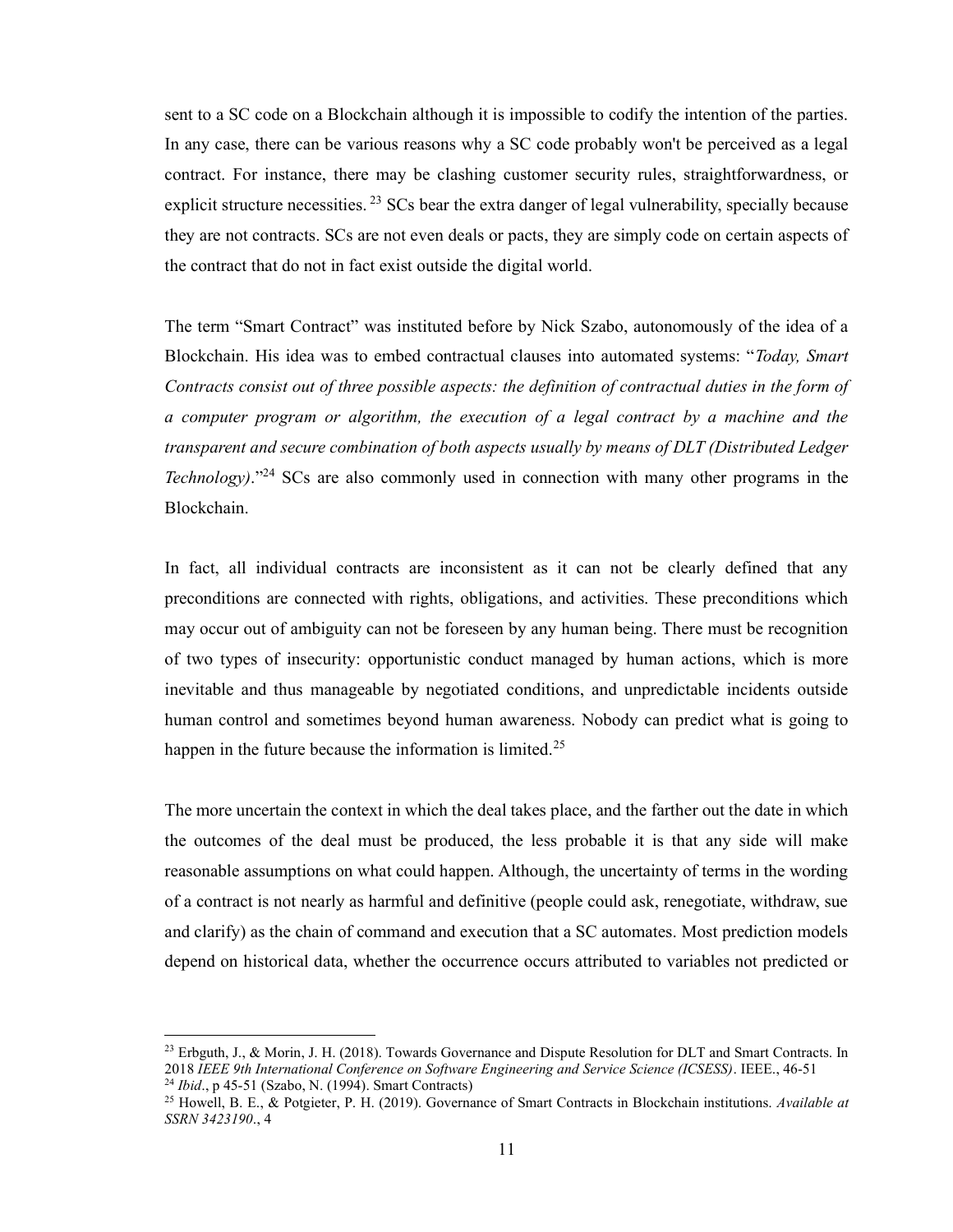associated with historical data, then the strongest models focused on historical data would not be able to accurately predict it.<sup>26</sup>

#### 2.3 "Smart" contract law

SCs could autonomously proceed as legal contracts if they could operate lawfully when associated with a legal contract (if the contracting terms meet the standards of Contract Law).<sup>27</sup> The idea of SCs raises various concerns and provokes when one attempts to apply the traditional principles of Contract Law. Also, such difficulties have a widespread nature, setting off profoundly of contract law arrangements, which are pretty much the equivalent to paying little attention to the law. The primary issue lies in the way that SCs are made and created in a specialized universe, without a legal considerations, in a similar way to the development of the Internet, that caused uncertainties in its early days. In other words, the programmer, the code, and the equipment, are not interested in the basic legal values or standards such as lawfulness, decency, and the protection of the weak parties. Conviction and adequacy prevail. $^{28}$ 

Although SCs that take place within the context of a series of general rules applicable to those regulated by contract law, the failure of the code to capture and enforce the social and legal valuesis a major constraint. The extension of rules to the implementation of contract law is essential because while all contingencies can not be defined in advance, there is a mechanism for seeking a remedy in the case of conflicts or unforeseen results.<sup>29</sup> Placing a SC in a Blockchain does not set it apart or otherwise isolate it from the laws of a particular jurisdiction. In addition to meeting the conditions for enforceability, smart contracts must also be compatible with the legal framework specific to their jurisdiction. $30$ 

The need for obligations (comprehended in the exemplary legal sense) in SCs prompts that the entirety of the legal system related to the idea of 'commitments' exists. This applies to rules identifying with the method of execution and the outcomes of non-execution. This accords with

 $26$  *Ibid.*, p 4-5

<sup>&</sup>lt;sup>27</sup> Kerikmäe, T., & Rull, A. (Eds.). (2016). The future of law and etechnologies (Vol. 3). Springer International Publishing., 138

<sup>&</sup>lt;sup>28</sup> Savelyev, A. (2017). Contract law 2.0: Smart' contracts as the beginning of the end of classic contract law. Information & Communications Technology Law, 26(2), 128-133

 $29$  Howell, B. E., & Potgieter, P. H. (2019). supra nota 25, p 6

<sup>30</sup> Mik, E., (2017). supra nota 3, p 287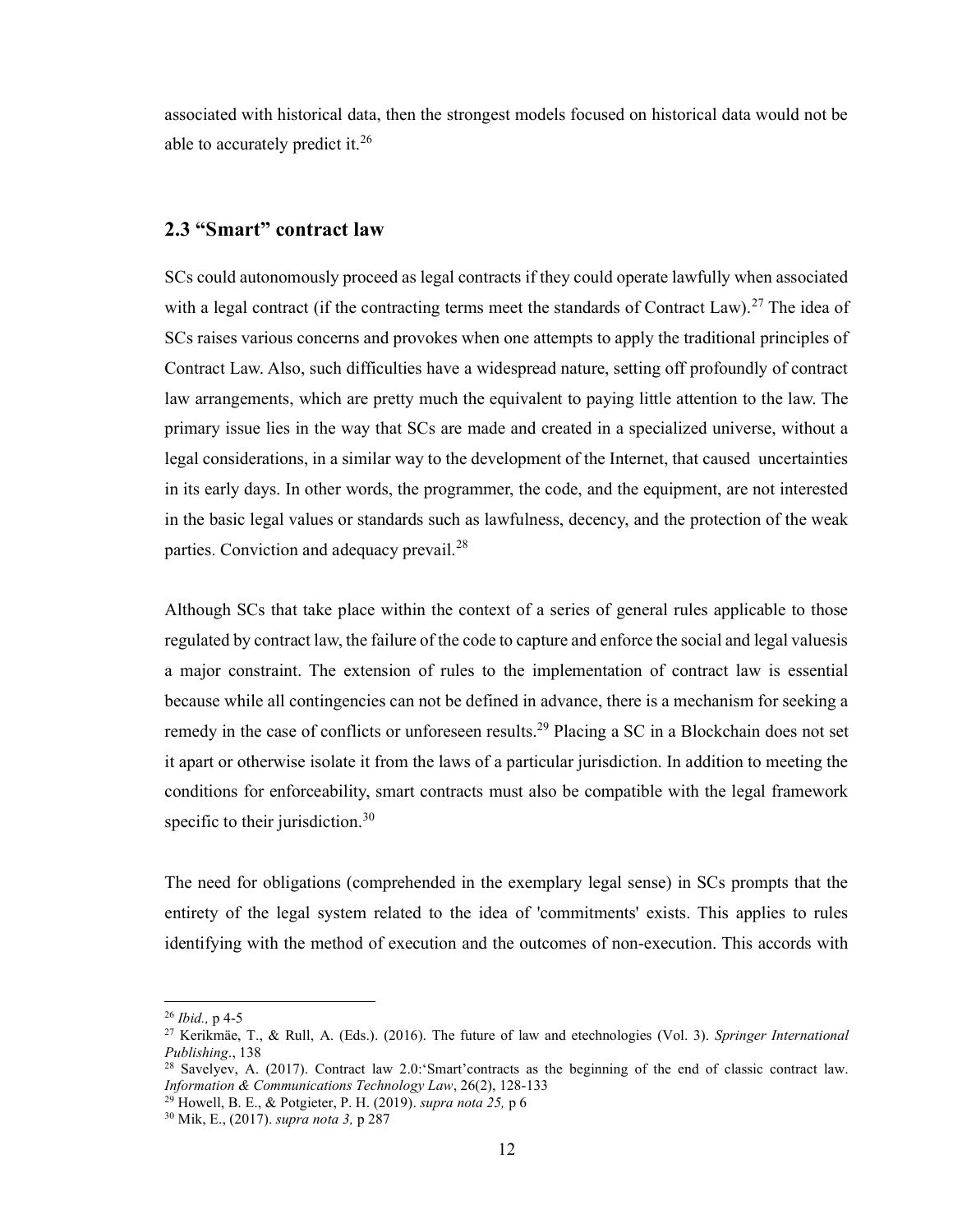the nature of SCs when all the arrangements are authorized by specialized code.<sup>31</sup> Dispute structure design goes past considering positive law while assessing needs, stakeholders, history and network, methods and frameworks, instruments, and progressively associated with a given circumstance. This encourages one to contemplate the conflict settlement framework, touchy to the unique needs and aspirations of a given socio-legal setting.<sup>32</sup> Parties to SCs, as a rule, intend to ensure their exchanges' security and energize adaptability of market activities, as both are basic points behind SCing.

The origin of legal regulation is not a system that controls SCs. But instead, computer code mimics the law because it is where the source of legal responsibility takes place and affects society.<sup>33</sup> SCs, or rather, the Blockchain technology does not alter or substitute laws, that still applies to the automation of contracts, whatever code is used. It follows that a crucial issue in distributing the power of executing transacions or delegating execution to SCs would be to ascertain which laws will need to be considered from the laying out of, because they will apply irrespective of the SC's code. Building the legal standards into the SC structure makes it possible for the SC to utilize the law, rather than trying to work against it.<sup>34</sup>

## 3. THE CHALLENGES AND OPPORTUNITIES OF SCS AND OTHER BLOCKCHAIN TECHNOLOGY AUTOMATION IN THE FIELD OF CONTRACTING

The term "smart" is interpreted corresponding to automatisation, and the way that the computer code has a level of self-determination – it can make quite a few (however maybe not all) choices, regardless of whether straightforward or complex, without necessitating human control. "Contract" is interpreted extensively to mean either a legal and enforceable contract, or an agreed timeline of

 $31$  Savelyev, A. (2017). *supra nota* 28, p 128-133

<sup>&</sup>lt;sup>32</sup> Schmitz, A. J. (2020). Making Smart Contracts 'Smarter' with Arbitration. American Arbitration Association website. 6

<sup>&</sup>lt;sup>33</sup> Jaccard, G. (2018). Smart Contracts and the role of law. University of Geneva, Faculty of Law, Department of Private International Law. Available at SSRN 3099885., 9-10

<sup>&</sup>lt;sup>34</sup> Farrell, S., Machin, H., & Hinchliffe, R. (2017, February). Lost and found in Smart Contract translation considerations in transitioning to automation in legal architecture. In UNCITRAL, Modernizing international trade law to support innovation and sustainable development. Proceedings of the congress of the United Nations commission on international trade law (Vol. 4)., 5-6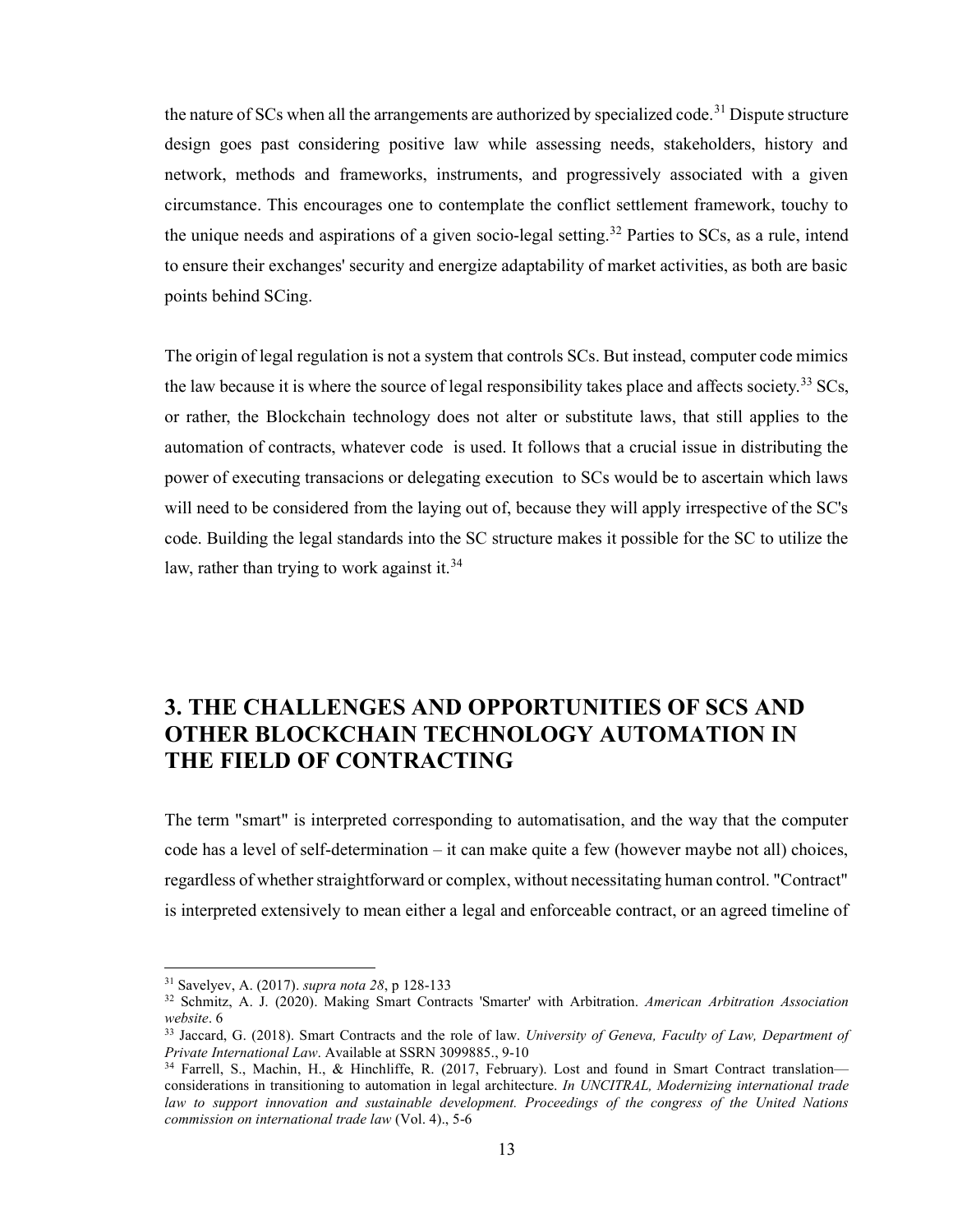actions and choices that, in spite of the fact that not enforceable in law, cannot be messed with once began.<sup>35</sup> Most SCs can be written in a simple, procedural language, while certain terms of the contract may be self-executing. Compensation fees, insurance causes, and several other aspects of the contract may be streamlined and self-executed, although other rules exist beyond the Blockchain. If a person needs to determine when a condition is met, and the outcome of an automatic digital contract is activated, the contract is not necessarily "smart," as, like other contracts, rational human minds will vary.<sup>36</sup>

Approval of SC code is not only a question of running the code and watching that no mistakes happen. Nor is it a matter of observing that the net results are right as indicated by different numbers juggling formulae and operational rationale. Rather, it requires a comprehension of the semantics of the contract to give a lot of approval situations (for instance, a portion of these may be "consider the possibility that" situations, for example, "imagine a scenario in which party A makes an installment?", or "imagine a scenario where the accompanying succession of occasions was to happen?", while others may be situated in the viable experience of issues of law, for example, "if a portion of the proposed exchanges were to get illegal halfway through the contract, could the contract be changed or terminated?").<sup>37</sup> This may require an interest in the preparation of new professionals that are specialists in both law and software engineering.

History shows that programs do not always operate as designed to. The output of a SC may differ from the intentions of the parties, although the system provides a more optimal first approximation because computer code can be predicted according to a set of rules, where's the ambiguity in human interpretation is less robotic by default. SCs can be performed, modified, or breached. The performance phase has been made simpler as they offer a tool to solve ambiguity problems, although there exists a potential problem with imperfect performances. SC's most pressing issues lie in the field of modification. The law foresees certain reasons that will pardon a party from a performance or require a type of change. Difficulty and impracticability are two such reasons. At the point when a contract gets illicit after it is framed, at that point, the parties can be pardoned from execution, and there is commonly no solution for a wronged party. This represents an issue for the SC. At the point when a breach happens, the contract will be terminated.<sup>38</sup>

<sup>&</sup>lt;sup>35</sup> Clack, C. D. (2018). Smart Contract Templates: legal semantics and code validation. *Journal of Digital Banking*, 2(4), 1-5

<sup>36</sup> McKinney, S. A., Landy, R., & Wilka, R. (2017). supra nota 18, p 325

<sup>37</sup> Clack, C. D. (2018). supra nota 35, p 1-5

<sup>&</sup>lt;sup>38</sup> Raskin, M. (2016). The law and legality of Smart Contracts. GEO. L. TECH. REV., 309-311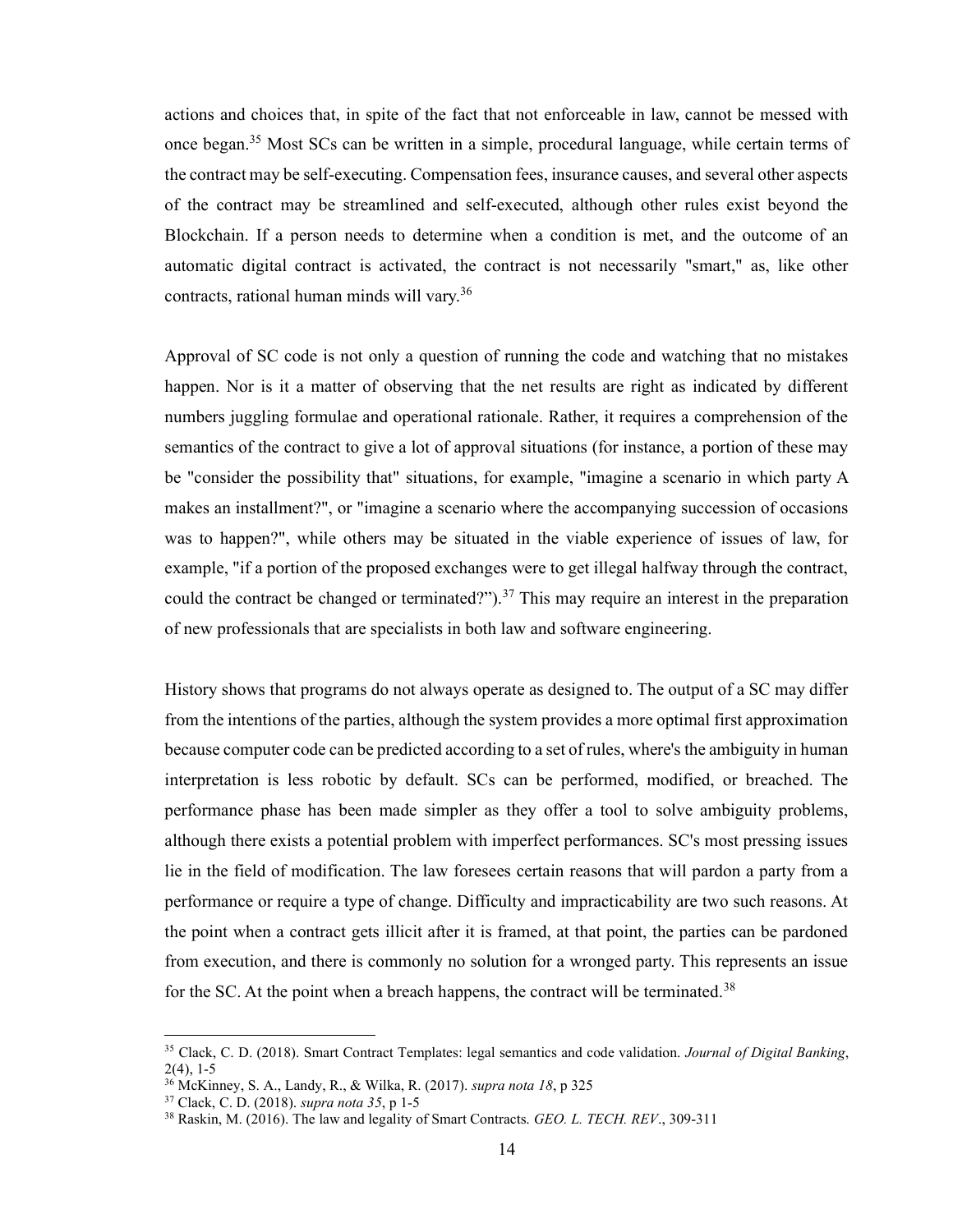Jurisdictional problems exist with respect to SCs since they work in conjunction with a centralized ledger, such as Blockchain. In particular, where is the distributed ledger stored if a disagreement arises? Blockchain often poses concerns regarding the right to distinguish the parties to a contract, despite the degree that the mechanism utilizing the technology stays confidential and could pose a number of potential problems relating to dispute resolution. The definition of the applicable law and the position of dispute resolution will be explicitly defined and decided upon by the parties to the SCs in order to be enforceable. Based on the scale of the system, members may enter into conventional agreements at the time of setting up the system by committing to certain general legal requirements, such as dispute resolution, law, and jurisdiction.<sup>39</sup>

Computer code must be absolutely and totally characterized, on the grounds that at root, it is a progression of on the off chance that directions that should all be understood and fixed by a computer. A SC cannot contain a term that makes them mean at the hour of execution and takes on another significance later.<sup>40</sup> Although its promising future, this technology will not work without a degree of risk. Among all digital files, cyberattacks are still there. The Distributed Autonomous Organization was a SC designed to merge investment funds. At one point, it had a cryptocurrency valuation of over \$150 million. A hacker found a software flaw and then depleted the money. Instead of infiltrating the protection mechanisms of the SC, the unauthorized party clearly found a flaw in the application. It is analogous to the manner in which certain conventional contracts may be abused by their own loopholes.<sup>41</sup>

Compliance problems can limit the potential benefits of SCs. Although multiple undisputed transactions involving SCs are likely to go ahead on the basis of an autonomous electronic compliance, there is likely to be a need for human involvement in settling legal disputes.<sup>42</sup>

SCs can offer significant contract enhancements under such conditions, for example, where there is no confusion or where output management may otherwise be especially expensive. Then again, companies can implement SCs in some areas of their market or handle a given category of routine

<sup>39</sup> O'Shields, R. (2017). supra nota 19, p s.191

<sup>40</sup> Sklaroff, J. M. (2017). supra nota 8, p 291

<sup>&</sup>lt;sup>41</sup> O'Reilly, S., & McCarthy, A. (2019). *supra nota 8* 

 $42$  O'Shields, R. (2017). *supra nota 19*, p 190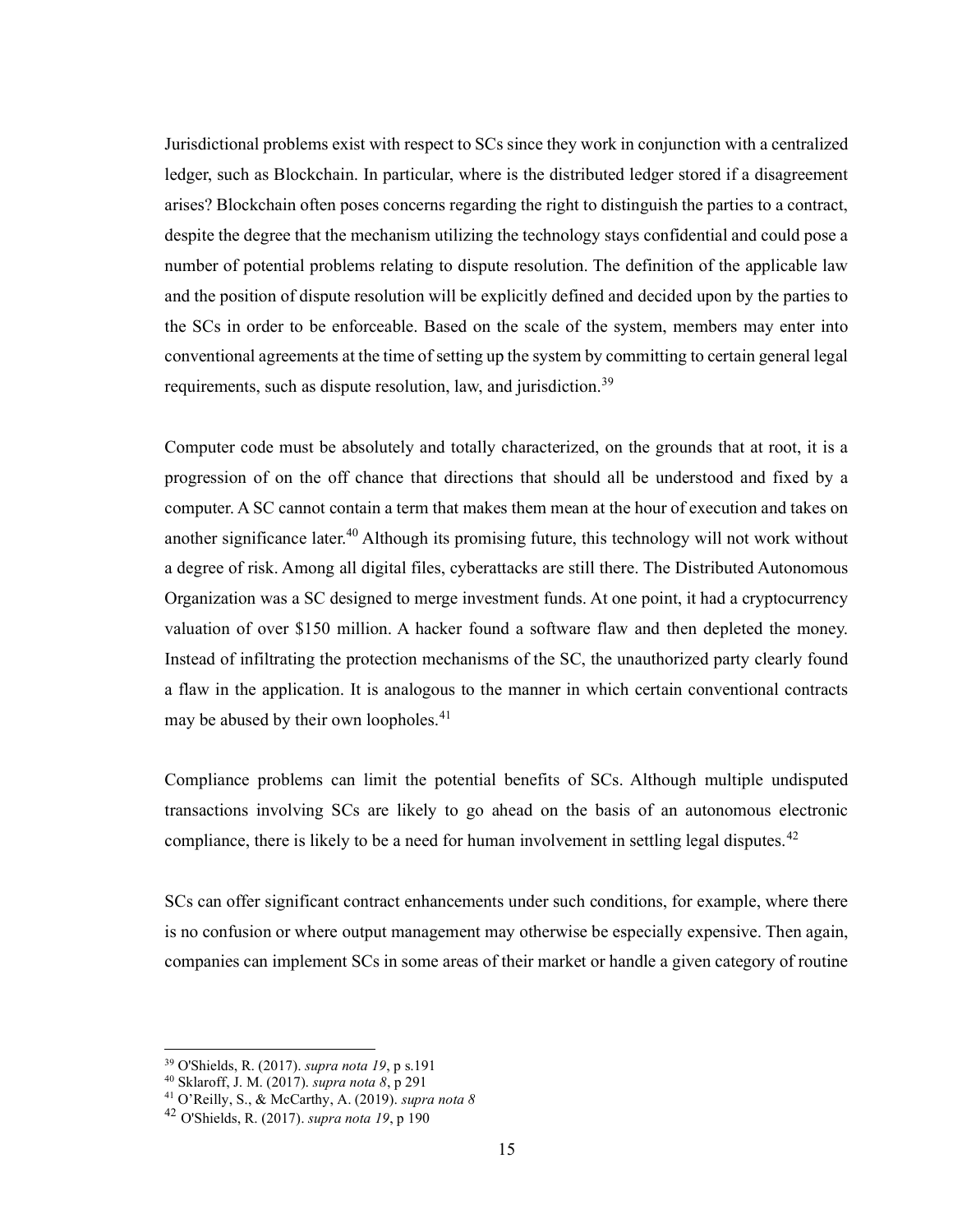transactions. Yet we recognize today that companies find contractual stability to be a core strategic problem. $43$ 

According to their proponents, SCs are accurate (in terms of minimizing human-made mishaps and the sense of the integrity of their records), standardized (unified terms and conditions on a certain industry, quickly accessible (contracts are easily accessible through the database), secure (digitized contracts use data encryption that is hard to bypass), and cost-efficient (avoiding expensive dispute resolution methods).<sup>44</sup>

The terms and conditions of legal contracts in a clear description eliminate uncertainty and minimize exchange mistakes. In an ideal situation, SCs should leave no space for misinterpretation. The digitization of legal contracts presents an opportunity to standardize the terms and conditions of the contracts and to manage them symmetrically across the industry, great for trade and very dangerous for consumers and the public. If the documents have been digitized and securely processed, they will be provided available and open to all concerned parties. This tends to give the parties to the contract a consolidated view and reduces disputes that may arise from them. It is distinct from conventional paper-based contracts that can take hours to check the conditions of entry to the contract.<sup>45</sup>

The latest method makes the contract management a key, indeed, it is economically sound, rational, but humans hardly ever rational it in decision making, and it makes the cycle effective and reduces the burden on working parties. SCs usually utilize the highest degree of data encryption possible, rendering them thoroughly safe and stable. Contracts, once digitized, are being processed securely and backed up for years to come, meaning that they can be retrieved by contract-related counterparties anytime they need to. SCs are using knowledge to enhance and turn the operating cycle more effective. They reduce the operating cost and need less personnel to handle the contracts. That involves a potential removal of prosecutors and intermediaries. Contract integration and digitization of key contract terms allow potential contracts to be signed digitally rather than offline by e-mail or by telephone. It shifts the contract management market paradigm

<sup>43</sup> Sklaroff, J. M. (2017). supra nota 8, p 302

<sup>44</sup> Shah, M., & Samra, R. (2019). Smart Contracts for the digital economy. Journal of Securities Operations & Custody, 12(1), 83-84

<sup>45</sup> Ibid, p 83-84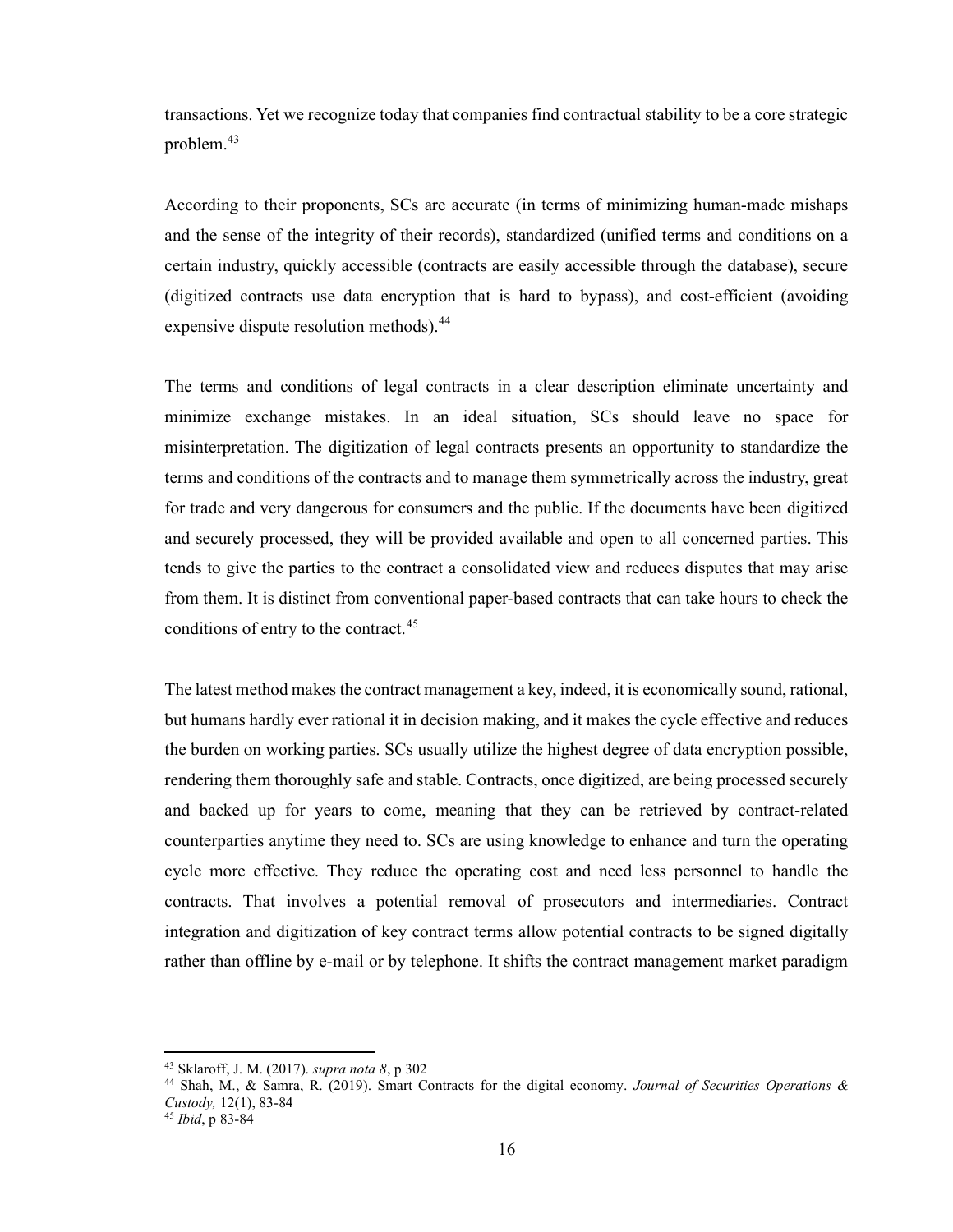entirely. Digitizing and centrally maintaining business contract knowledge will allow market participants to collectively engage in contract predictive capabilities.<sup>46</sup>

Blockchain innovation alludes to a technique wherein parties obscure to one another can mutually keep up and alter databases in an altogether decentralized way, with no middle person party practicing focal control.<sup>47</sup> Blockchain is an ordered block list that labels each block by its hash. Each block corresponds to the block that came before it, culminating in a series of blocks. Each block is made up of a series of transactions. If a block is formed and appended to the Blockchain, the transactions in that block cannot be altered or reversed. This is to maintain the fairness of transactions and avoid a double-spending issue.<sup>48</sup> One of the critical highlights of Blockchain agreement models is their capacity to keep up a uniform view on the situation and the request for occasions with no centralized body directing them from above. On account of the decentralized consent, the Blockchain system keeps up its understanding of the substance of the framework, regardless of whether negating changes were all the while endeavored.<sup>49</sup> Through understanding the system's potential to reduce counterparty and arbitration risk, more market actors will obtain a solution in real-time. It depends on how well the oracle functions and its program is made, and still it does not compensate for the loss of freedoms and control over the processes and awareness The underlying SC deal thus has a greater legal impact than the rule of a traditional contract.<sup>50</sup>

There are two different Blockchain categories: public and private. In a public Blockchain, anyone can open, read, and attach information with an internet connection and right applications. It is also available to the public. This modality is perfect for cryptocurrencies, including Bitcoin<sup>51</sup>, Ethereum<sup>52</sup>, etc. to allow everyone access and run such principles. In private, instead, the exposure and consent of other participants are regulated. In this case, participants are representatives, for instance, between a company and its branches, of an association or community of an organization.<sup>53</sup>

<sup>46</sup> Ibid. p 83-84

<sup>&</sup>lt;sup>47</sup> Lauslahti, K., Mattila, J., & Seppala, T. (2017). Smart Contracts–How will Blockchain technology affect contractual practices?. Etla Reports, (68)., 6-7

 $48$  Alharby, M.,  $\&$  Van Moorsel, A. (2017). Blockchain-based smart contracts: A systematic mapping study. arXiv preprint arXiv:1710.06372. 126

 $49$  Lauslahti, K., Mattila, J., & Seppala, T. (2017). *supra nota 47*, 6-7

<sup>50</sup> Liu, Y., & Huang, J. (2019). Legal Creation of Smart Contracts and the Legal Effects. In Journal of Physics: Conference Series (Vol. 1345, No. 4, p. 042033). IOP Publishing, 4

<sup>51</sup> https://bitcoin.org/en/faq , Accessed: 16.11.2020

<sup>52</sup> https://ethereum.org/en/what-is-ethereum/ , Accessed: 16.11.2020

<sup>53</sup> Tasca, P., Aste, T., Pelizzon, L., & Perony, N. (2016). Banking beyond banks and money. A guide to banking services in the twenty-first century. Switzerland: Springer, 234-236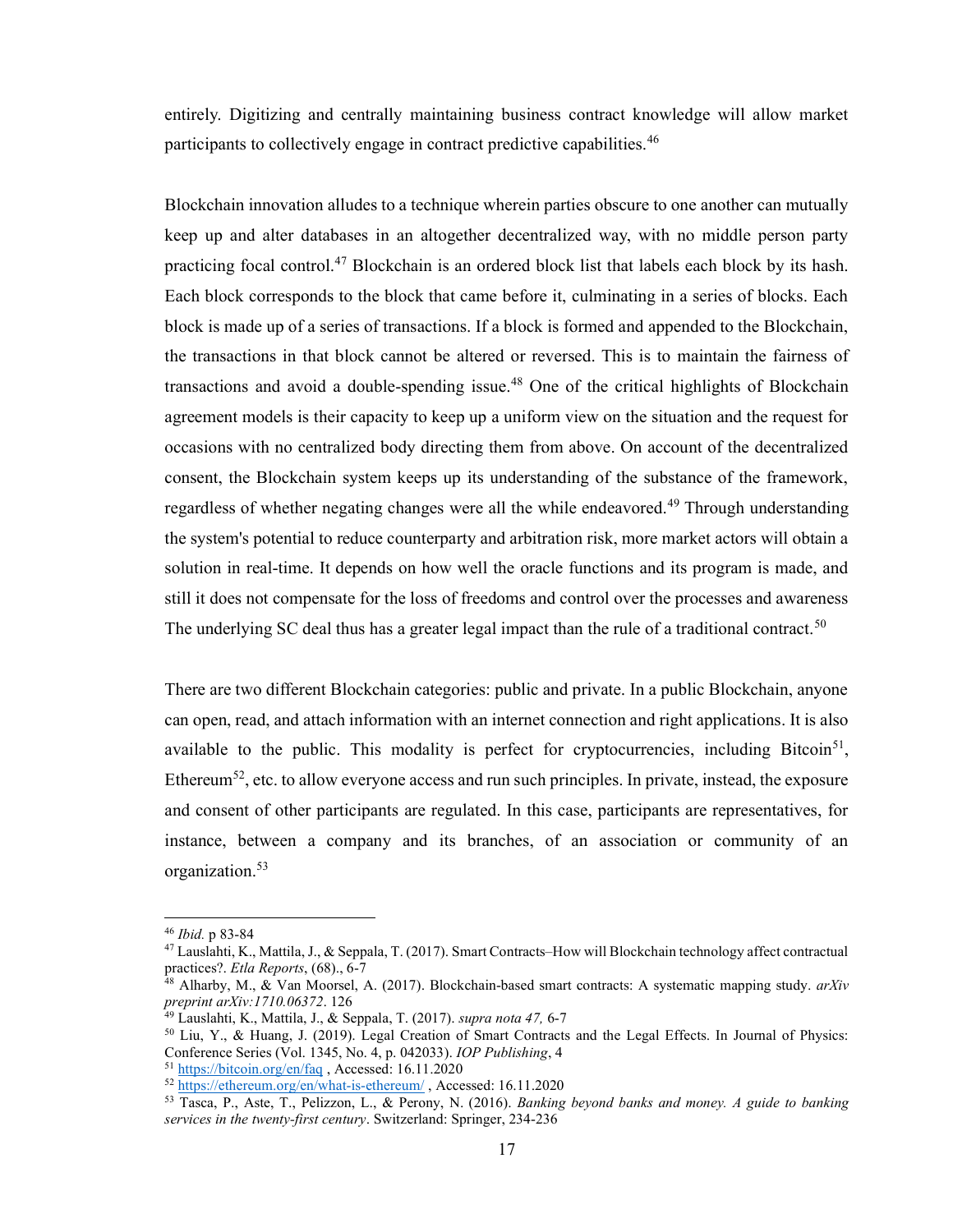If looking at how Blockchain ledgers operate, it's worth looking at the conventional ledgers. For decades, banks have been using ledgers to manage loan processing files, and governments have used them to hold land ownership records. There is a central body the bank or the government agency – who oversees the modifications to the transaction record such that they can determine who owns what at any particular moment. It allows them to test that new sales are valid, whether the same  $100 \text{ }\epsilon$  are not spent again and whether houses are not rented by individuals who do not own them. Because users trust the Ledger Manager to verify transactions correctly, people can buy and sell from each other even though they have never met before and do not trust each other. The middleman also controls access to the ledger information. They can agree that everyone can find out who owns a house, but only account holders can test their balance. Such ledgers are called "centralized" (there is a middleman, trusted by all users, who has complete power of the network and mediates any transaction) and black-boxed (the operation of the ledger and its data are not completely accessible to its users)<sup>54</sup>. Digitization has made these ledgers more straightforward and easy to use, but they in fact remain as centralized and black-boxed.<sup>55</sup>

Bitcoin was the Blockchain system's first production. In the following years, many others were made, different from the Bitcoin platform in various ways. A number of them like Ripple that eases currency exchange between financial services and providers are optimized for specific purposes. The others, for example, Ethereum, were created as platforms. These Blockchains possess a native cryptocurrency token that can be exchanged. The primary purpose of their currencies is to encourage activity. Another class of systems, called ledgers that are permitted, have no cryptocurrency because they are made for groups of firms to share transactions or advice.<sup>56</sup>

The fundamental design of autonomous global SCs, thanks to the use of Blockchain technologies, has the ability to reduce much of the concern that existing regulations seek to mitigate according to Liu, Y., & Huang, J. (2019). As for example, cross-border payment processes in Blockchain greatly minimize transaction settlement and risk by handling financial transactions in real-time, the capacity of the network to satisfy the comprehensive specifications would reduce many of the risks by making access to financial market services less efficient.<sup>57</sup>

<sup>&</sup>lt;sup>54</sup> Boucher, P. (2017). How Blockchain technology could change our lives: In-depth analysis. European Parliament, 5 <sup>55</sup> Ibid., p 5-6

<sup>&</sup>lt;sup>56</sup> Werbach, K. (2018). Trust, but verify: Why the Blockchain needs the law. Berkeley Technology Law Journal, 33(2), 498-499

<sup>57</sup> Liu, Y., & Huang, J. (2019). supra nota 50, p 4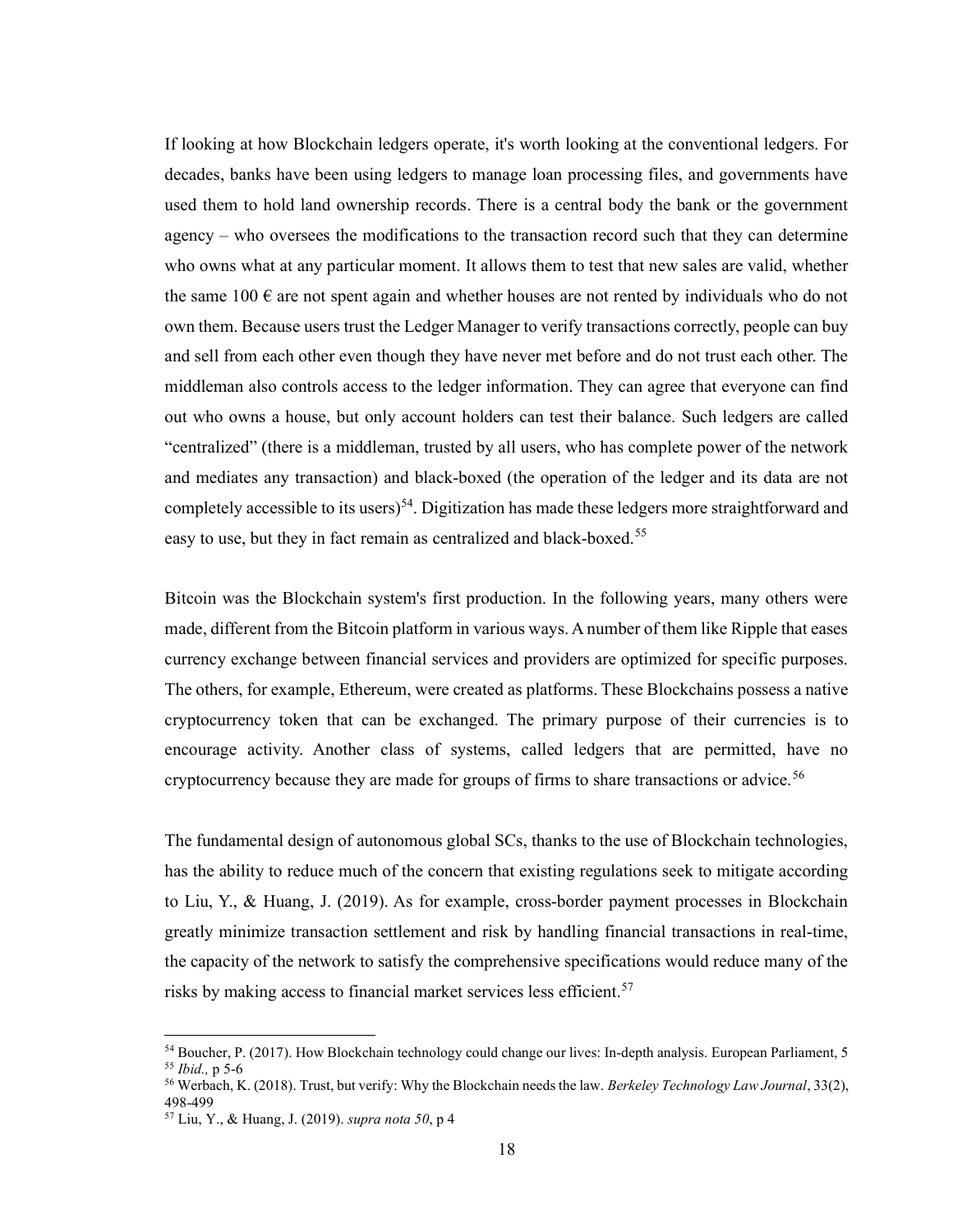Blockchain-based SC platforms are believed to possess great promise and add transparency to software that is distributed. Ethereum is a prime example of this kind of platform. It offers powerful programming languages like Solidity to build decentralized applications with ease.<sup>58</sup>

<sup>58</sup> Bünz, B., Agrawal, S., Zamani, M., & Boneh, D. (2019). Zether: Towards Privacy in a SC World. IACR Cryptology ePrint Archive, 2019, 1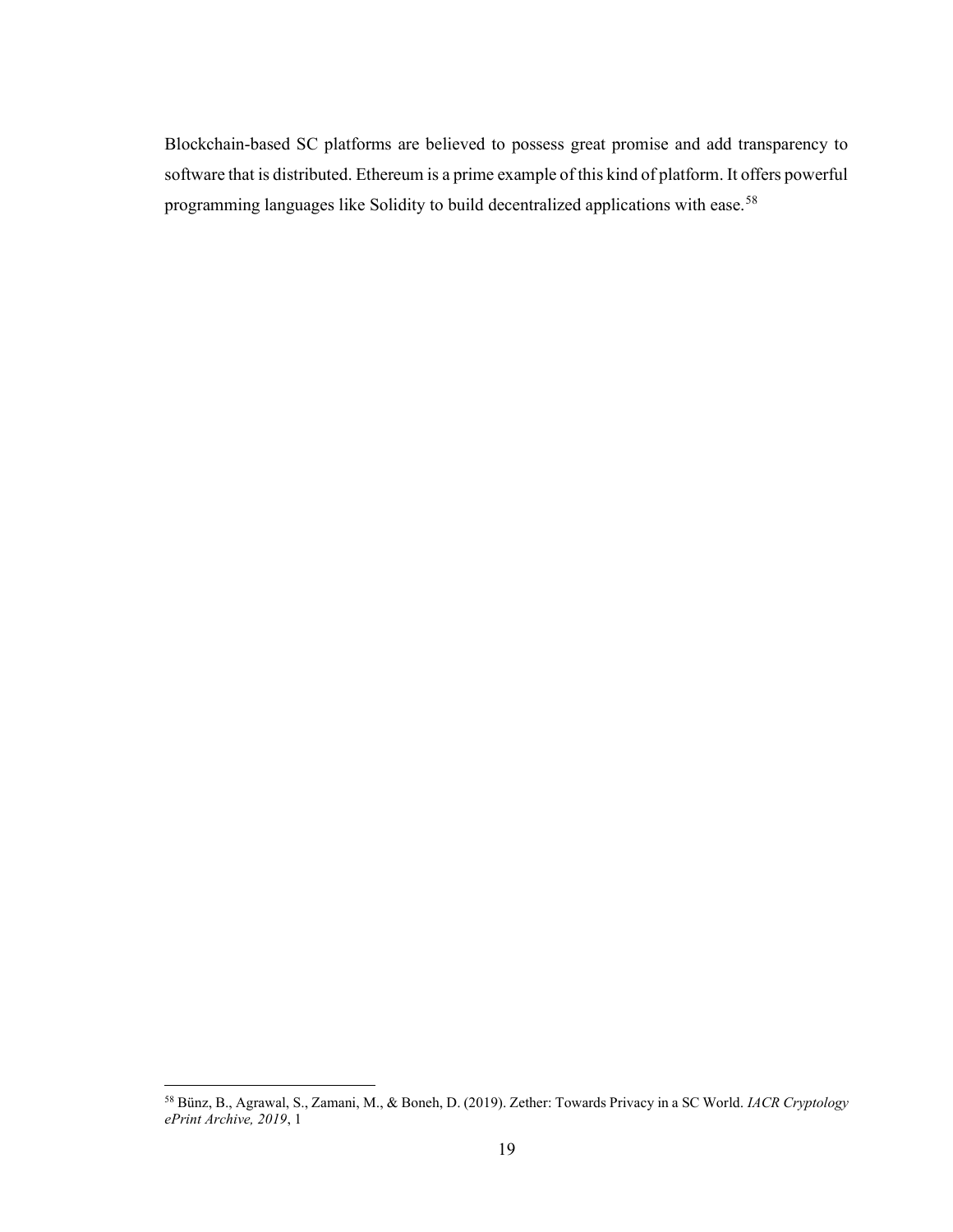## 4. ALTERNATIVE DISPUTE RESOLUTION

Alternative Dispute Resolution (ADR) is meant to settle conflicts without going to the courts. The most popular modes of ADR include assisted negotiation — often at the core of modern ADR according to Barnett, J., & Treleaven, P. (2018), the mediator attempts to build communication between the parties where trust has been eroded or prevent this from happening. The aim is a "winwin" outcome and that the parties drop their trapped positions and seek to move on with a positive solution for all parties. An example is a case of divorce proceedings.<sup>59</sup> Mediation allows parties to settle their disputes. The role of the mediator differ in function of the parties and needs of the respondents, the type of questions and of the mediator's personality and abilities. Mediators have several tasks to carry: to get parties to speak to one another, to set an agenda, to help people realize their issues, and to come up with potential solutions.<sup>60</sup> The deal is simplified to written and is a contractual document until the agreement is made. Mediation is, in many respects, a direct opposite to traditional dispute or arbitration where the winner and the loser usually pay the entire costs of the process.<sup>61</sup> Arbitration instead is a process— where a third party named in advance decides to accept the conclusions and then attend the trial hearing where both parties have the chance to provide facts. The binding verdict of a court or jury substitutes the binding ruling of any third party, such as an arbitrator, arbitrator, or private judge, equivalent processes in the regular trial. Parties are often subject to a clause in their contract to arbitrate conflicts that result from their business.<sup>62</sup> The verdict of the arbitrators shall be regulated by the arbitration laws of a country or by international organizations 'arbitration regulations. Early impartial judgment – were 'independent,' mostly retired judges, listen to a review of the cases of each side and determine the facts without duty. Compromise and future discussion should be used as a basis. $63$ 

<sup>59</sup> Barnett, J., & Treleaven, P. (2018). Algorithmic Dispute Resolution—The Automation of Professional Dispute Resolution Using AI and Blockchain Technologies. The Computer Journal, 61(3), 400-402

 $60$  Carver, T. B., & Vondra, A. A. (1994). Alternative dispute resolution: Why it doesn't work and why it does. Harvard Business Review, 72, 122

<sup>61</sup> Barnett, J., & Treleaven, P. (2018). supra nota 59, 400-402

<sup>62</sup> Carver, T. B., & Vondra, A. A. (1994). supra nota 60, 122

<sup>63</sup> Barnett, J., & Treleaven, P. (2018). supra nota 59, 400-402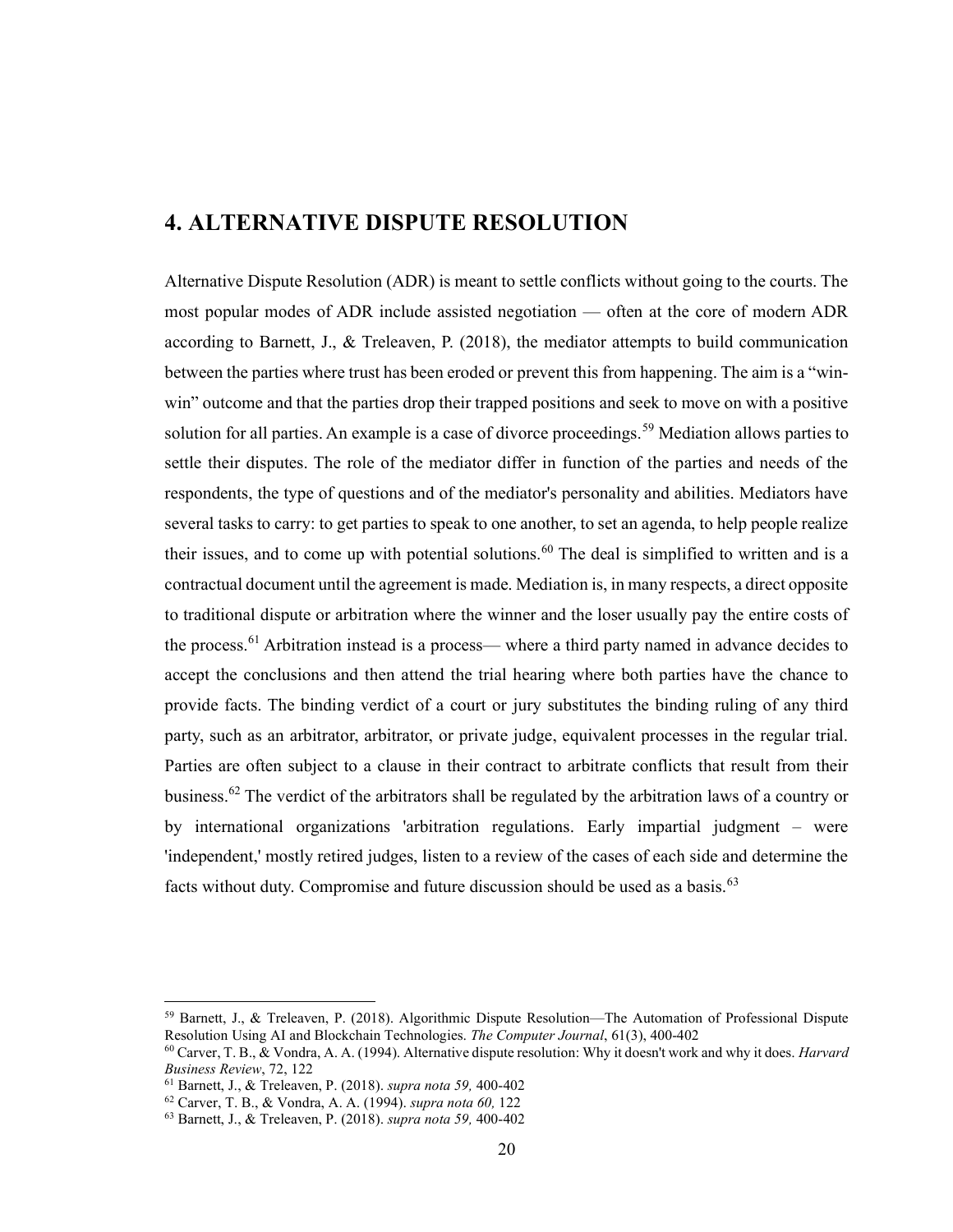"Two major types of dispute resolution exist: (1) adjudicative resolution, such as litigation or arbitration, where a judge, jury or arbitrator determines the outcome, and (2) consensual resolution, such as mediation, conciliation, or negotiation, where the parties attempt to reach mutual agreement." 64

Dispute resolution and contracts have been described as the most crucial legal challenges posed by companies, as the primary sources of legal conflicts are traditionally understood to be discrepancies in understanding contracts and defects in their design. ADR is not only a private way to handle disputes but it is born in a private agreement or a contract. Both, the contracts and their ADR provisions are the expression of contractual freedoms and a good match to one another. In the interconnected world of trade and considering the growing automation and privatization of DR systems, ADR and SCs should evolve together be it for the proper resolution of SC disputes (arising from the implementation of that technology or its use) or for the automation of DR and use of SCs in ADR processes.<sup>65</sup>

#### 4.1 The influence of Blockchain

Any contract is vulnerable to disputes, concerning the legitimacy of the contract, the translation or coordination of its terms, or breaks of its commitments, or approaches to manage surprising conditions.<sup>66</sup>

And the question that remains unanswered is: can SCs be recognized and enforced by the jurisdiction-based courts after they have been already executed, and how (as transactions)? When parties take part in a SC, they need to figure out how the possible disputes will be resolved. Many techniques of those disputes have been resolved as being a question of governance.

Blockchain may not simply make financial and legal difficulties through the pressures of code and deficiency of contracting yet may likewise boost and encourage new dispute resolution options. Therefore, a possibility exists to create new private decentralized dispute resolution systems or DR

<sup>64</sup> Ibid., p 383

<sup>65</sup> Solarte-Vásquez, M. C., & Nyman-Metcalf, K. (2017). Smart Contracting: a multidisciplinary and proactive approach for the EU digital single market. Baltic Journal of European Studies, 7(2), 209

<sup>66</sup> Governatori, G., Idelberger, F., Milosevic, Z., Riveret, R., Sartor, G., & Xu, X. (2018). On legal contracts, imperative and declarative Smart Contracts, and Blockchain systems. Artificial Intelligence and Law, 26(4), 383-385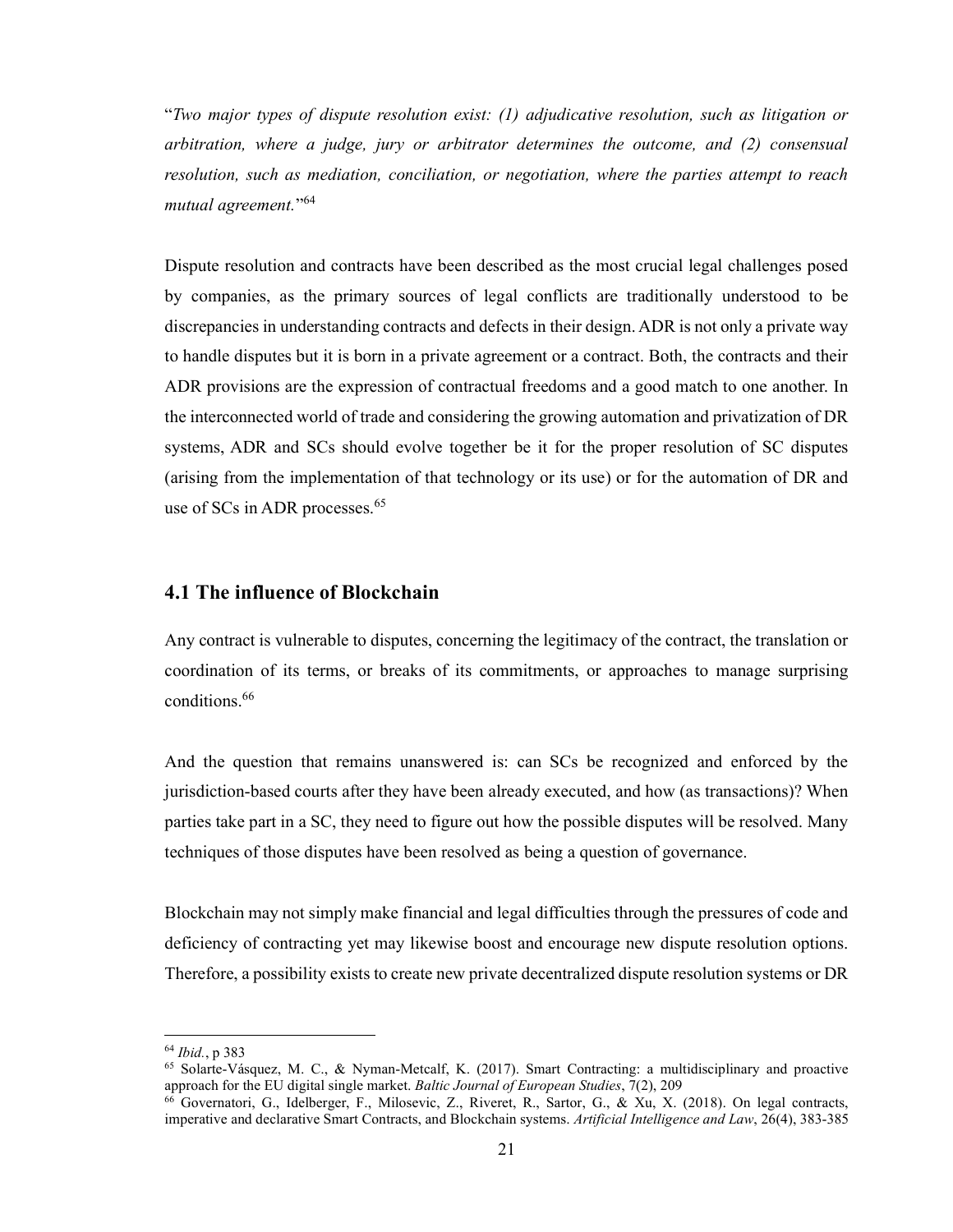as a standalone provider, and embedded DR mechanics coded to contracts. The embedded kinds of DR utilize diverse approaches of adjudication and skill to arrive at conclusions (e.g., a predispute observation that could alter SC code while implementing to prevent possible disputes). Both of these unique approaches are not always exclusive as, in steps of an automatic workflow, they are sometimes united.<sup>67</sup>

Although the modes of legal activity on Blockchain networks are getting more straightforward, the regulatory mechanisms are not. As said by Goldenfein, J., & Leiter, A. (2018) the contemporary development of legally permissible transactions is thus the production of a catalog of future contributions to the technology. The conflict processes that should be set in order to settle conflicts over these transactions are fundamentally deciding the jurisdictional existence of such systems. So the form of legislation that is changing, the form of activities that are allowed so forbidden, and the processes and mechanisms of dispute settlement that are engaged are all intensely social and political (as well as technical) concerns.<sup>68</sup>

Currently, there are two ways that may help solve SCs disputes. The strategy requires that SCs function within the Contract law framework, also may be settled by the courts or present Alternative Dispute Resolution (ADR) processes.<sup>69</sup> Dispute settlement can take several forms, of course. This just means a definitive verdict in a disagreement. It may be brought about by arbitrary decisions of the regulatory bodies, or it may be brought about by judicial interference. However, the technological and ethical form of these conflict processes is yet to be determined.<sup>70</sup>

Many of the legal and regulatory issues are liability (as a result of lack of intermediaries regulators may face many forms of difficulties), accountability (any participant will take responsibility for the fact that every participant takes his own risk because no jurisdiction exists to track or control transactions), ADR (no central entity, which involves a rethinking of traditional conflict management mechanisms), compliance (difficult to arrange all forms of transactions through complete dependency on a Blockchain) and cross-competence (as the Blockchain nodes may be

<sup>67</sup> Ibid., p 8-16

 $68$  Goldenfein, J., & Leiter, A. (2018). Legal engineering on the Blockchain: 'Smart Contracts' as legal conduct. Law and Critique, 29(2), 145-146

 $^{69}$  Allen, D. W., Lane, A., & Poblet, M. (2019), The governance of Blockchain dispute resolution. Available at SSRN., 2-16

<sup>70</sup> Goldenfein, J., & Leiter, A. (2018), supra nota 68, p 145-146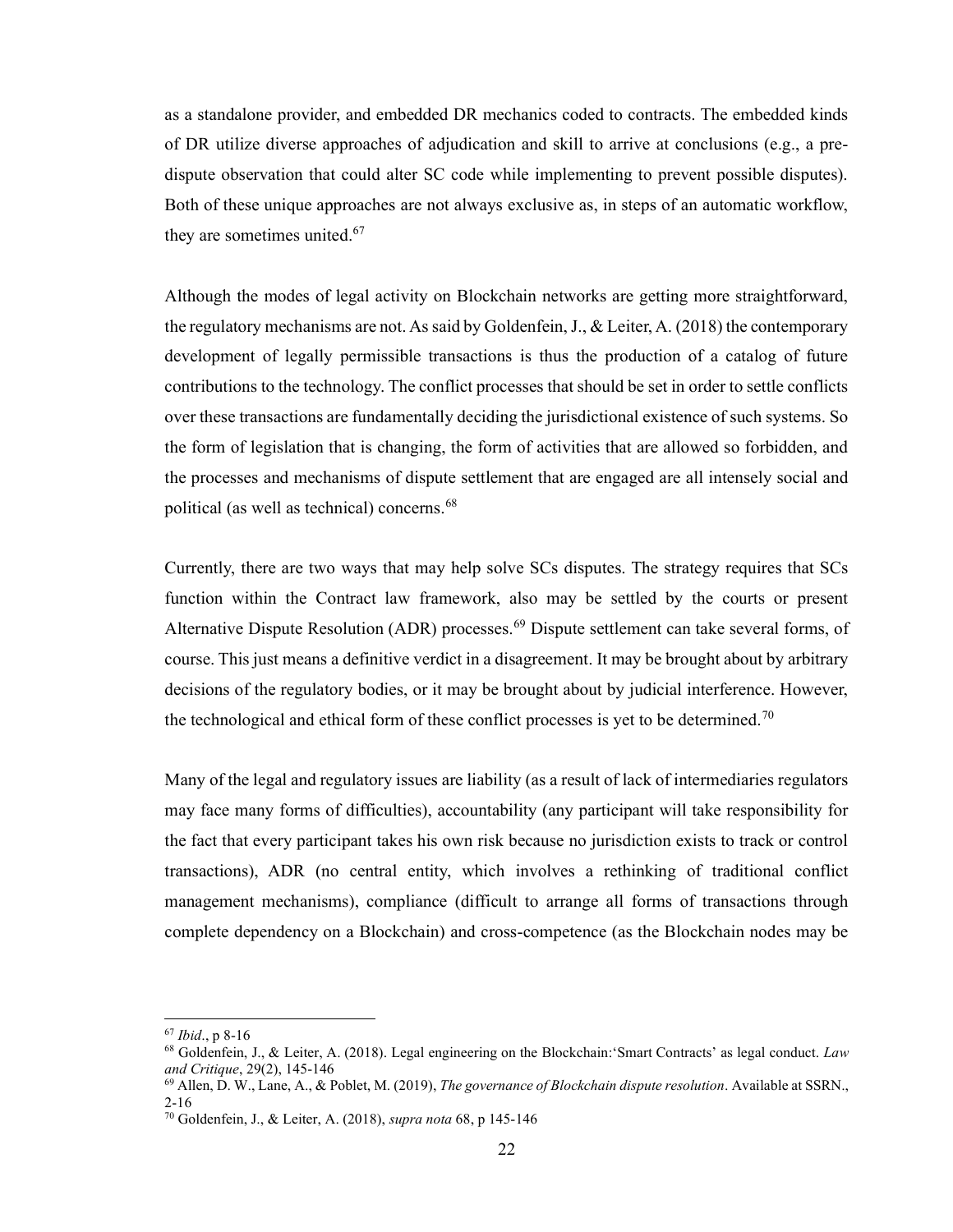found worldwide). Consequently, it is vital to have consistent legal and regulatory protection to ensure legal standing for Blockchain transactions.<sup>71</sup>

Dispute resolution technology should be seen as the inclusive concept of ICT applications that encourage various conflict management aspects. Via legal and judicial portals, diagnostic tools, and chatbots these applications can allow access to general legal assistance easily. Dispute resolution technology is a complex field, and different implementations frequently overlap, which makes it difficult to resolve distinctions between court appeals and legal software.<sup>72</sup>

The buyer and seller appoint, ahead of time, a trustworthy representative to serve as an arbitrator for their deal. The buyer will then make the payment to a 2-of-3 multi-signature address, which will be locked before the purchaser and the seller agree to open it. Since an agreement and a trustworthy agent have been negotiated, a new trade will be established by the purchaser. Both parties are expected to check and approve their involvement in the exchange. The customer is asked to make the payment to a multi-signature address. The seller can ensure that the multisignature payment is secured and the buyer receives the goods/service. The transaction is now frozen for the remainder of the trade until two of the three parties agree to unlock it - buyer, seller, and trust agent. This could go two ways: the buyer & seller accepts and releases the money to the control of the seller when everything goes well. In this event, no interference by the trust agent is needed. The trust agent may interfere, review the case and determine which party to side with when a dispute occurs, whether refunding the payment to the customer or releasing it to the seller.<sup>73</sup>

As a prime example, Kleros is a P2P court network that aims to settle conflicts over the Internet. It is an Ethereum conflict settlement scheme focused on the concept that the parties that enter into business relationships under which any money transition is carried out under an Ethereum contract. Instead, in the event of a conflict between the parties, a set of jurors are randomly chosen to decide on the case by a weighted token method and are supported by a process based on the Schelling model. Kleros requires its jurors to decide over a variety of preset choices, which require definitive decisions in particular. One of the most impressive features of Kleros is that it requires a scheme of appeals such that the juror commitment can be reduced just though the defense against future

<sup>&</sup>lt;sup>71</sup> Rizal Batubara, F., Ubacht, J., & Janssen, M. (2019). Unraveling Transparency and Accountability in Blockchain. In Proceedings of the 20th Annual International Conference on Digital Government Research, 212

 $72$  Koulu, R. (2018). Law, Technology and Dispute Resolution: The Privatisation of Coercion. Vol. 1. London: Routledge, 60-62

<sup>73</sup> https://www.bitrated.com/faq , Accessed : 06.12.2020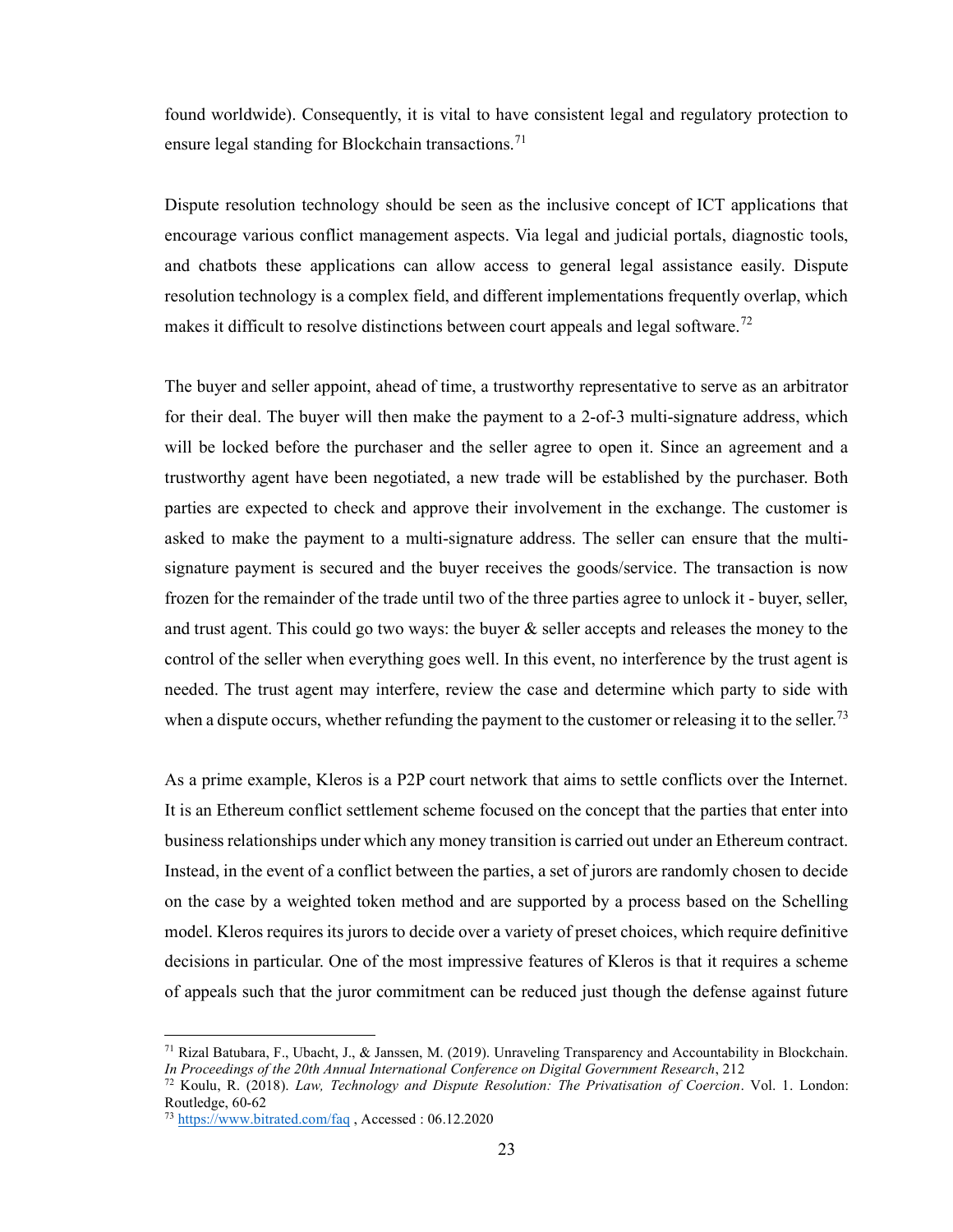threats becomes equal to the number of jurors participating in the probable appeal. The situation of Kleros can entail significant initiative by the legal entity to be evaluated.<sup>74</sup> Once clients join, they determine how many judges and which judge will rule on their deal in the case of a disagreement. The aim is to pick a kind of tribunal specialized in the subject matter of the contract.<sup>75</sup>

There are only a few platforms like these on the market. This shows that there are two common "classes" depending on the amount of automation. Taken together, the relationship between ADR and Blockchain from a business perspective in the use of technology in DR shows that there will be multiple different approaches to ease DR in SC platforms.

#### 4.2 Contradict between SC platforms and legislation

Although it may be convenient to conclude that SCs should be regarded as any other contract, a quick examination of their particular existence and the numerous existing rules of contract law reveals that there are likely to be certain theoretical and functional complexities and contradictions.<sup>76</sup>

Not all SCs conform to the legal specifications or features of a typical contract. These forms of specific SCs, which, for example, are schemes under which various parties do not show explicitly and which are not, under fact, of a contractual nature to begin with. If the purpose can not even be indirectly identified between the parties (whether there is one), the SC does not represent a contract of legal consequences and is no more than a computer system embedded into the Blockchain. The variety presented in SCs may give rise to various legal issues for which the effects may be difficult to assess at this stage.<sup>77</sup> Presently, the main method for controlling SCs is by all accounts to reset the framework to keep away from further harm. In any case, this does not give real choices to the questions or solutions for those hurt. At the end of the day, this is a measure to "quit dying", and it does not resolve the conflicts.<sup>78</sup>

<sup>74</sup> Lesaege, C., Ast, F., & George, W. (2019). supra nota 4, p 1-2

 $75$  *Ibid.* p  $3$ 

<sup>76</sup> Giancaspro, supra nota 15, p 828

<sup>77</sup> Lauslahti, K., Mattila, J., & Seppala, T. (2017), supra nota 47, p 21 (Hemmo, Mika (2003): Sopimusoikeus I; Talentum media Oy, Helsinki. p 396)

<sup>78</sup> Schmitz, A. J. (2020). supra nota 32, p 5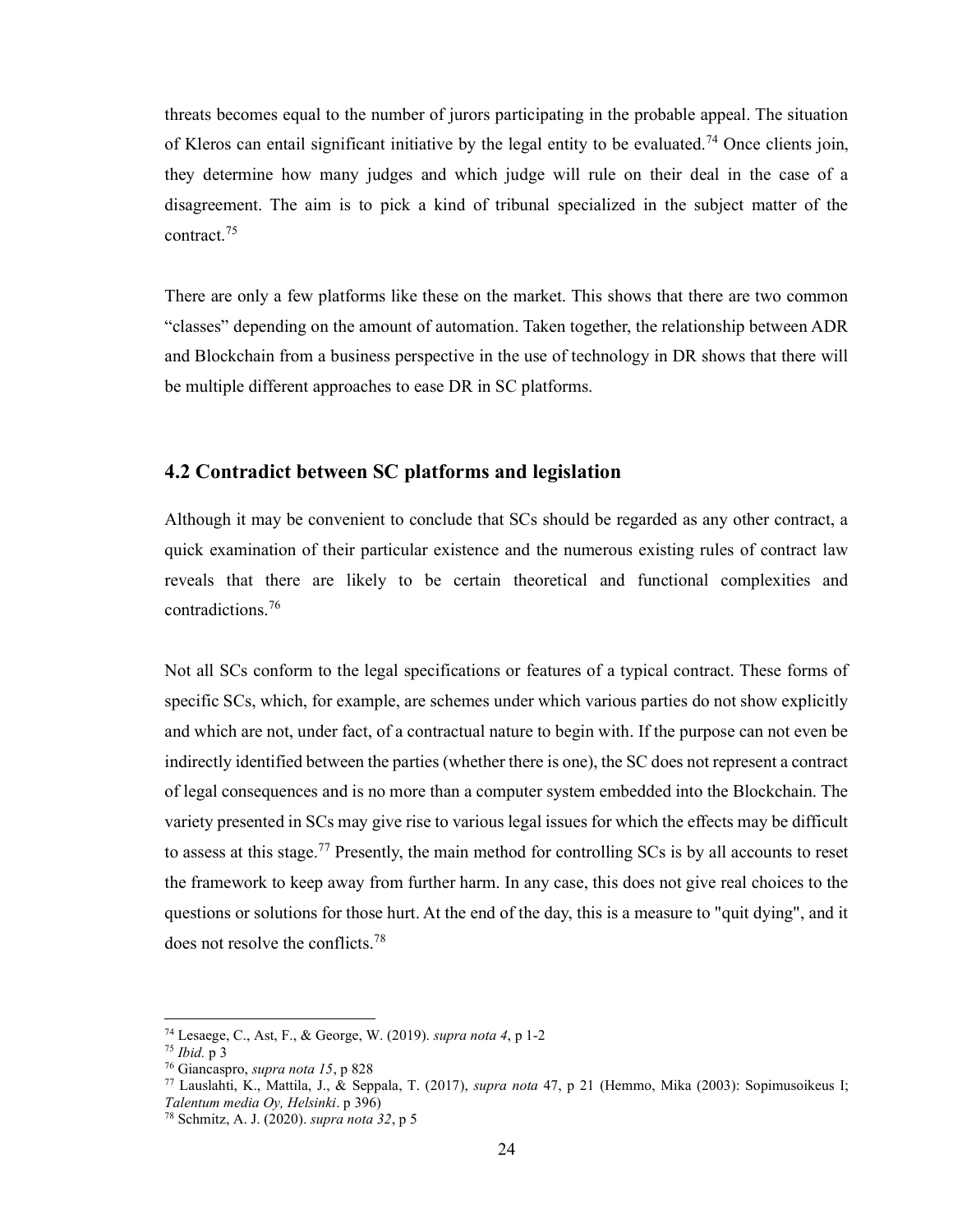In order to study the applicable domestic law regulatory structure, Blockchain's SCs do ought to recognize the related international laws and treaties. It allows regulatory bodies in various jurisdictions to determine the issues resulting from contradictions between applicable legislation. To decide how the risks of introducing Blockchain technologies to contract sectors are protected under a robust legislative system, regulatory authorities must be proactive in handling these possible problems. Since Blockchain SCs are black-boxed, vulnerability is applied to others, including underdeveloped legal structures.<sup>79</sup>

When it is understood that in certain situations, but not all, SCs written in code form are known as legal contracts or represent complete transactions, the issue of who will be the judge would eventually emerge. Because there is no blueprint for classification or case law today, a significant issue from the point of view of regulation is whether the public body has or will have the technological expertise and the ability to evaluate the legal nature of SCs on a case-by-case basis or on a broader scale. Would it be sufficient for public or government institutions to be liable for clarifying the legal status of SCs? The problem emerges when companies can take pre-emptive steps and develop model contract terms that promote the use of automation in SCs styles.<sup>80</sup>

SCs do not take into consideration the social dynamics of contracting; indeed, they are not built to do so. As Levy, K. E. (2017) explained: "We might think of SCs as book-smart, not street-smart: while tey may facilitate technically perfect and seamless implementation of agreements, and lower transaction costs, they fail to understand or integrate the social world."<sup>81</sup> The social pressure required to establish and execute a "dumb" contract may be highly functional — by maintaining autonomy, promoting cohesion, communicating cultural norms, and the like. Blockchain-based contracts depend on diligent pre-specification of conditions and automatic compliance of obligations. Such contracts thereby place a degree of inflexibility on the partnership between parties, which may short-circuit a variety of alternate applications on which the law is applicable. The SC shows the value of bright-line compliance. These types of rules also gain broad support from the tech community because of their computability and perceived effectiveness.  $82$ 

 $79$  Liu, Y., & Huang, J. (2019). *supra nota* 50, p 3

 $80$  *Ibid.*, p 25-26

<sup>&</sup>lt;sup>81</sup> Levy, K. E. (2017). Book-smart, not street-smart: Blockchain-based Smart Contracts and the social workings of law. Engaging Science, Technology, and Society, 3, 10

 $82$  *Ibid.*, p 10-11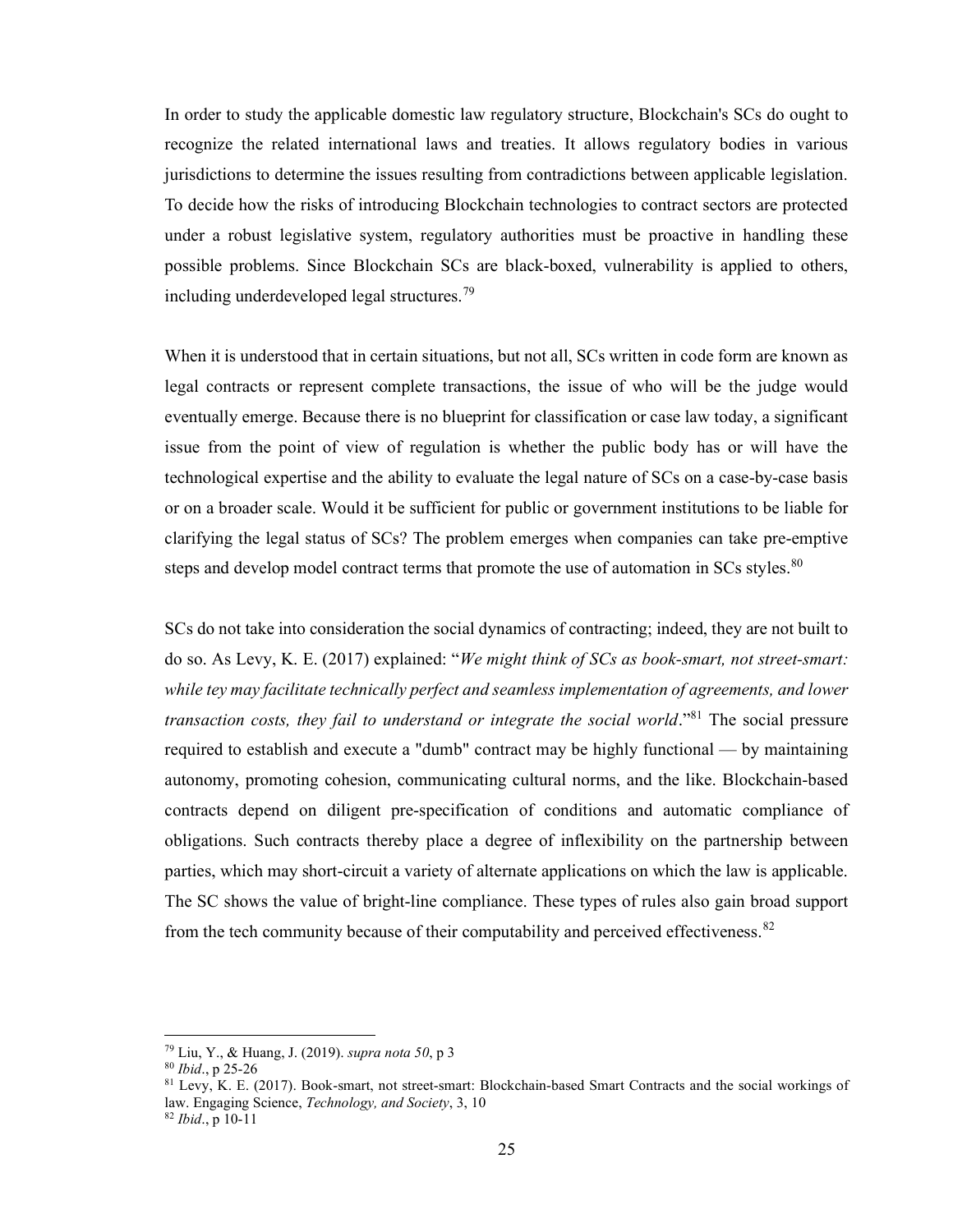Yet regulatory oversight remains in a grey state with SCs related to Blockchain technologies. A SC will be built on a legal basis by process regulations and relevant political, regulatory, and system-level agreements. While reflecting on the program itself, all parties must be aware of their respective statutory rights and responsibilities. Based to the assumption that the technology of Blockchain is being used as a digital exchange tool, no one person will be able to modify the SC, meaning that there will be no focused regulator capable of forcing adjustments in the agreement and delivery.<sup>83</sup>

<sup>83</sup> Liu, Y., & Huang, J. (2019). supra nota 50, p 2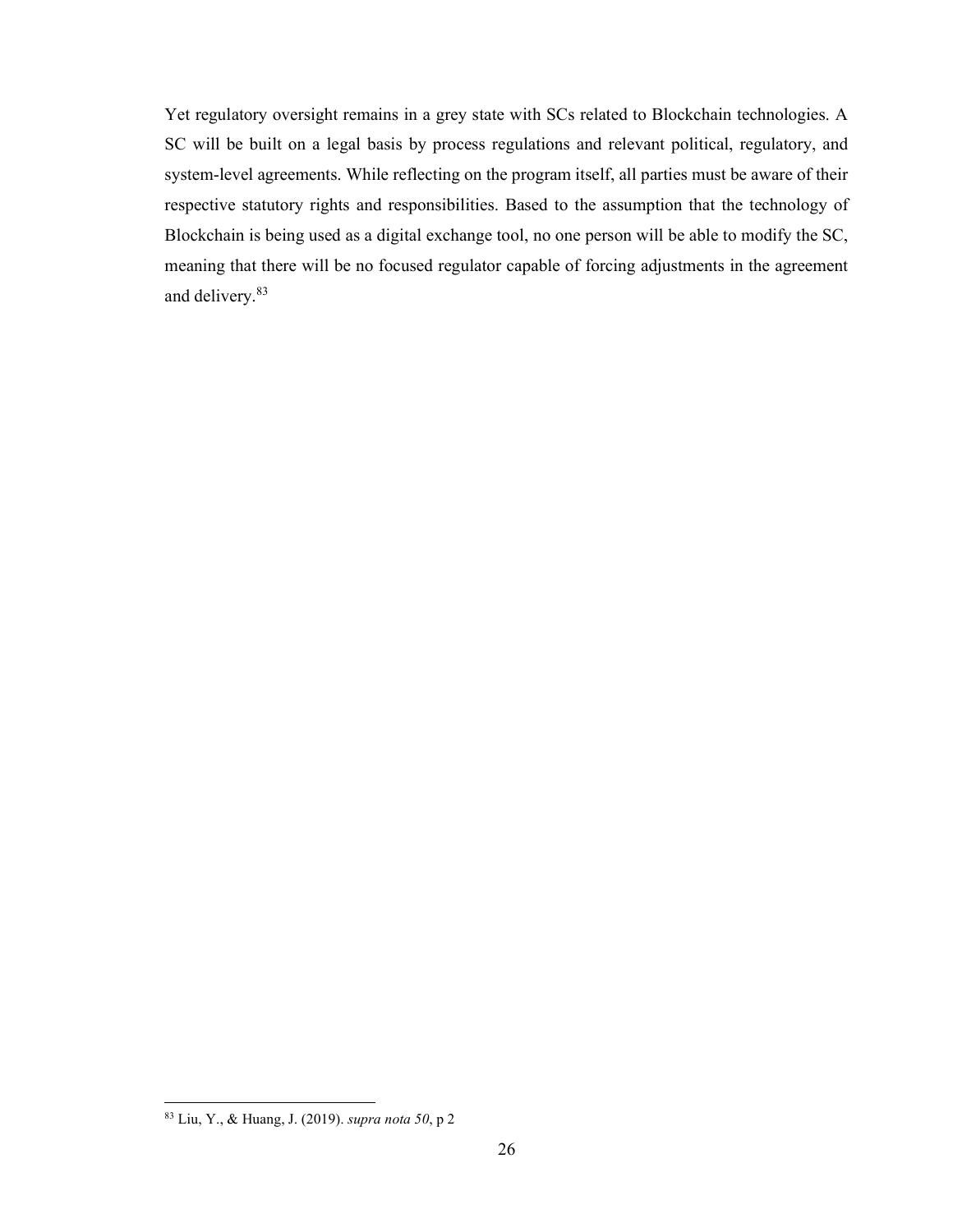## **CONCLUSION**

The aim of this research paper was to investigate the current issues and advantages of SCs from the perspective of ADR. The problem of SCs was solved using different sources to seek possible answers for its gaps and benefits, based on a thorough exploration of ADR. It was determined that SCs need a more developed structure to maintain the normality of transactions and to contribute to the dialog on legal development options for automation. Hardly any case law exists to guide on any of the concerns that arise in the field of contracting and contract execution automation.

The current automation process of legal transactions keeps growing enormously, SC platforms might become more common especially in the financial sector, contract law principles, and SC principles are being challenged in some ways or others. A more editable SC code would allow a platform for dispute resolution as there would be an option to modify the contracts easier. Accepting a SC code is not indeed just about running and monitoring that no errors occur. Furthermore, there is no need to see that the net results are correct. Rather, it requires an understanding of the semantics of the agreement in order to obtain a lot of approval situations.

The thesis explained that although the modes of legal activity on Blockchain networks are getting more straightforward, the regulatory mechanisms are not. Contemporary development of legally permissible transactions is thus the production of a catalog of future contributions to the technology. Currently, you will find two ways to dispute resolution for SCs. SCs may function within the Contract Law framework, also may be settled by the courts or present DR processes. DR and contracts have been portrayed as the most vital legitimate difficulties presented by organizations due to the fact that contract formations and lay outs have remained, to a great extent, unaltered.

It may be brought about by arbitrary decisions of the regulatory bodies, or it may be brought about by judicial interference. Dispute resolution technology should be seen as the inclusive concept of ICT applications that encourage various conflict management aspects. Via legal and judicial portals, diagnostic tools, and chatbots these applications can allow access to general legal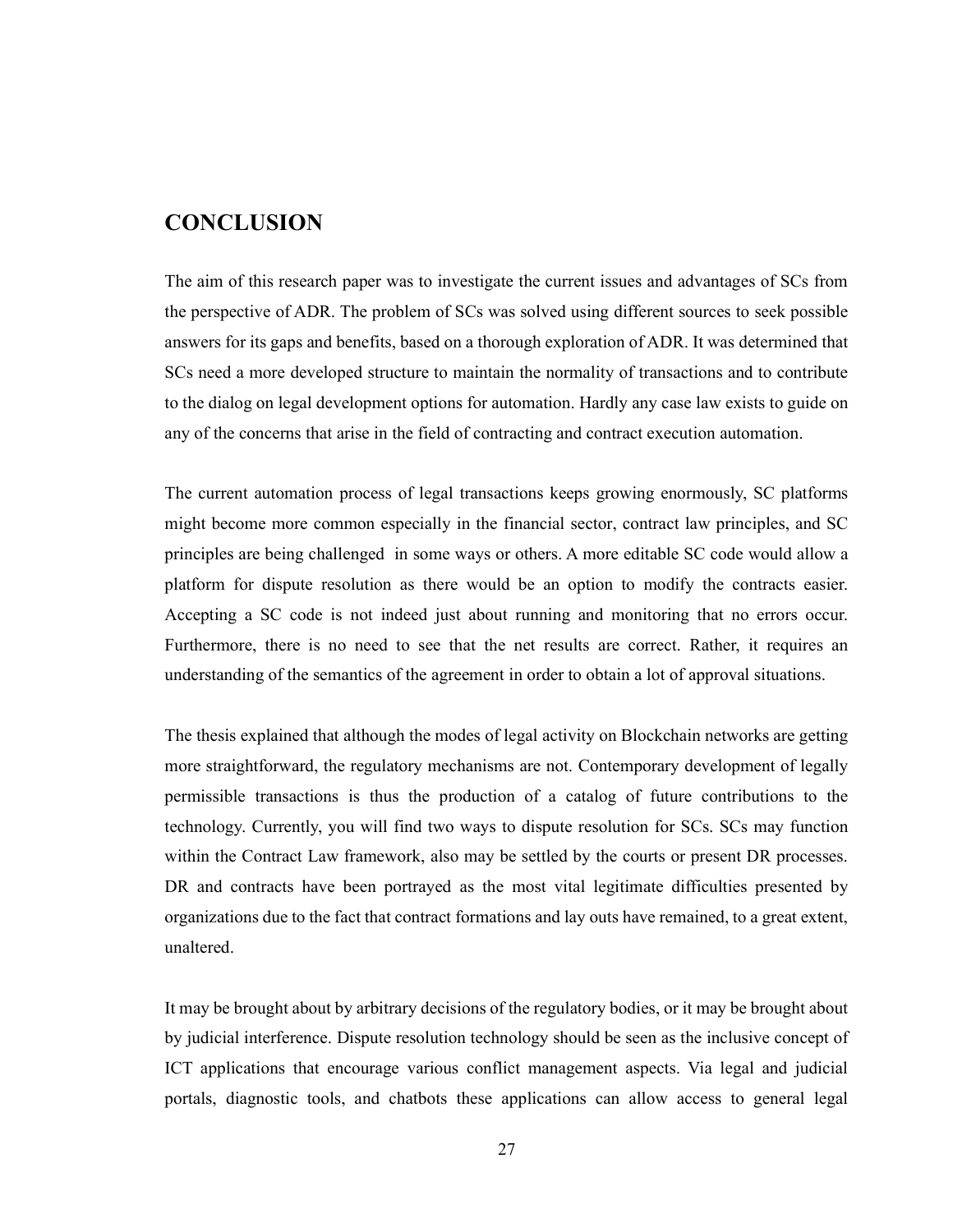assistance easily. Dispute resolution technology is a complex field, and different implementations frequently intersect, which makes it difficult to resolve distinctions between court appeals and legal software.

SCs can provide major contract changes when there is little ambiguity or where the process may otherwise be especially costly. Thus, businesses may enter into SCs in other parts of their businesses or manage a particular type of daily transactions. SCs could be made to be selfexecuting in the future, thus removing the need to turn into human interference. Currently, it is still important that the human involvement exists within this field. SCs usually utilize the highest degree of data encryption possible, rendering them thoroughly safe and stable, are being processed securely and backed up for years to come, meaning that they can be retrieved by contract-related counterparties anytime they need to, use knowledge to enhance and turn the operating cycle more effective, reduce the operating cost and need less personnel to handle the contracts, etc.

There is likely to be a need for human involvement in settling legal disputes, since multiple undisputed transactions involving SCs are likely to go ahead on the basis of an autonomous electronic compliance. Therefore, some of these compliance problems can limit the potential benefits of SCs. Although, SCs have their advantages and disadvantages, which might get a positive change during the upcoming years. This issue is sure to attract international attention and, at some point, this too has its place in legislation.

SCs may be utilized in both not so much controlled but rather more managed business areas, with a scope of automation from just insignificant perspectives to full automation of the whole contract. There is an expansive range of appropriateness for SCs and a correspondingly wide range of ways to deal with the structure, management, and execution of SCs.

Currently, you will find two ways to resolve disputes with SCs. The strategy requires SCs to be able to operate within the framework of contract law, and courts may also resolve them or submit alternative dispute resolution. Of course, dispute resolution can take several forms. This means only a final judgment in disagreements. This may be the result of arbitrary decisions by regulatory bodies or by a lack of legal action. However, the technical and ethical form of these conflict processes remains to be defined. Dispute resolution technology is a complex area, and different implementations are often intersecting, making it difficult to distinguish between court remedies and legal software.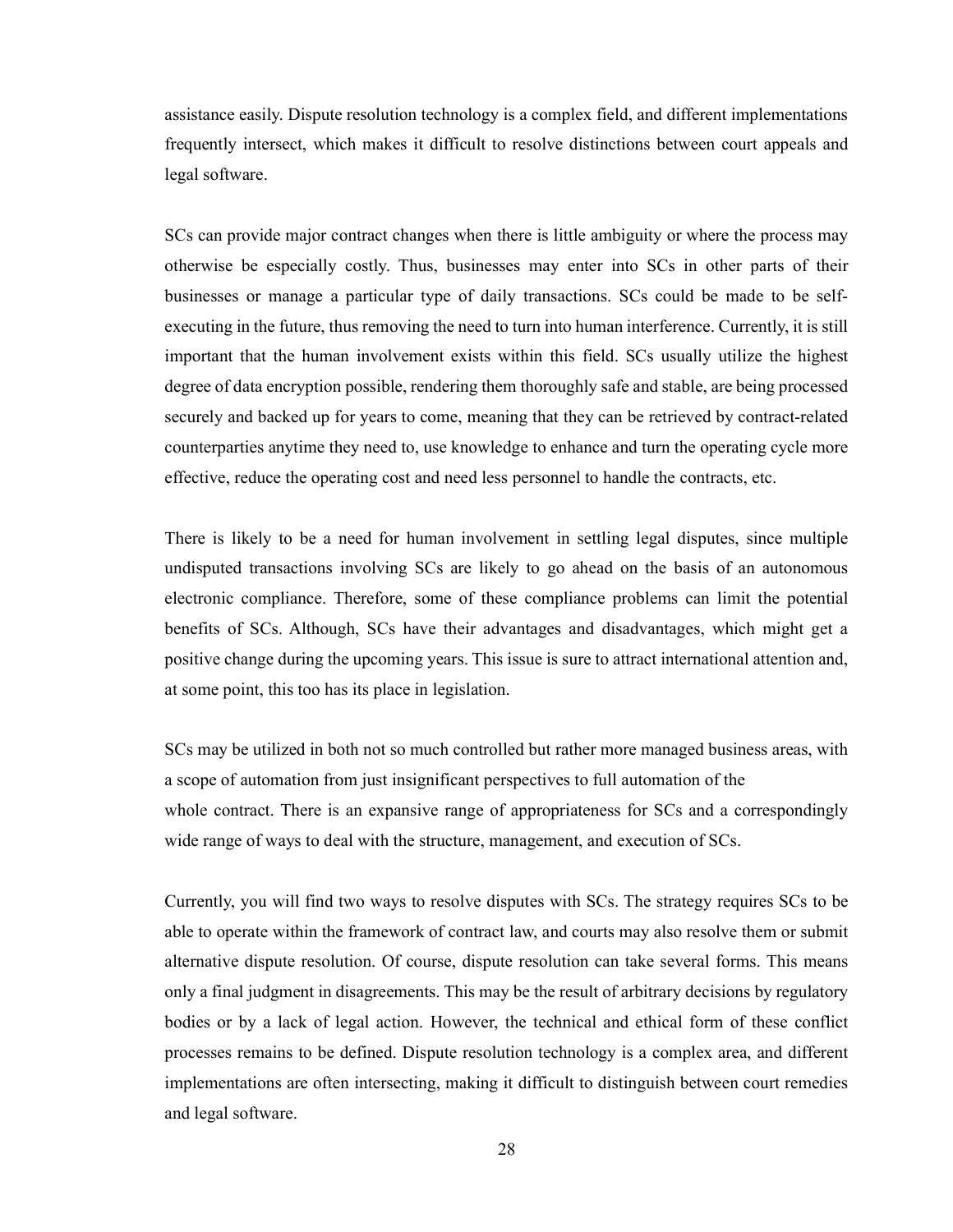It was found that the most serious issues of SCs are in the area of modification. The law includes certain reasons which 'forgive' the party for the performance or require certain types of changes. The topic is relatively new and will become more significant over time with the spread of automation. Digitalization is less advanced than automation, and precedes it. In conclusion, this topic clearly indicates that SCs need to be adjusted so that they could be easily modified in case of disputes or, otherwise, they won't work as persuasively as planned with their dispute management methods. It is going to be intriguing to observe the future of SCs and how they will be modified to satisfy the legal needs of the globalized world. It is clear that the research gaps could be filled in future researches and studies.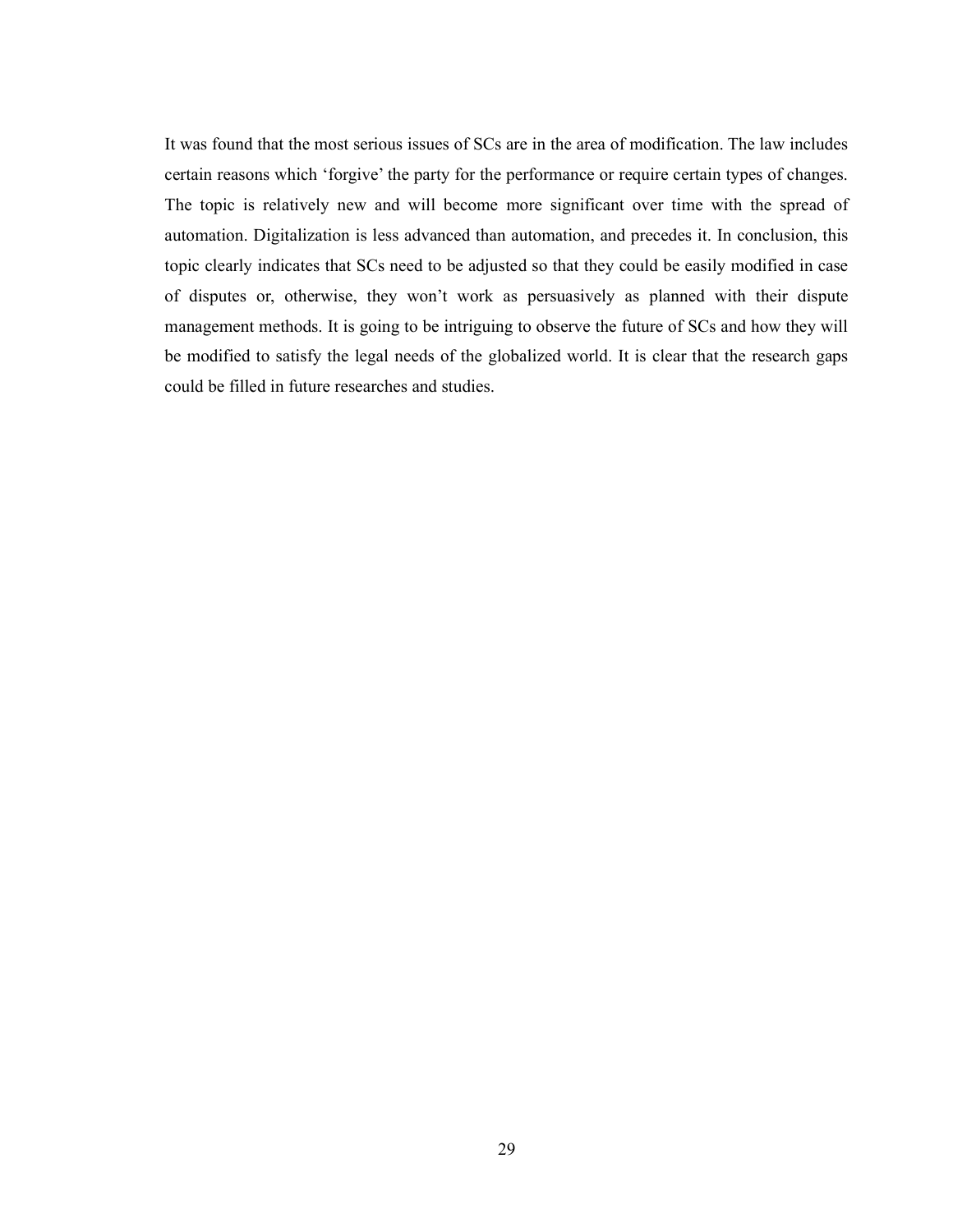## LIST OF REFERENCES

#### Scientific books:

- 1. Allen, D. W., Lane, A., & Poblet, M. (2019). The governance of Blockchain dispute resolution. Available at SSRN., 2-16
- 2. Koulu, R. (2018). Law, Technology and Dispute Resolution: The Privatisation of Coercion. Vol. 1. London: Routledge, 60-62
- 3. Tasca, P., Aste, T., Pelizzon, L., & Perony, N. (2016). Banking beyond banks and money. A guide to banking services in the twenty-first century. Switzerland: Springer, 234-236

#### Scientific articles:

- 1. Alharby, M., & Van Moorsel, A. (2017). Blockchain-based smart contracts: A systematic mapping study. arXiv preprint arXiv:1710.06372. 126
- 2. Barnett, J., & Treleaven, P. (2018). Algorithmic Dispute Resolution—The Automation of Professional Dispute Resolution Using AI and Blockchain Technologies. The Computer Journal, 61(3), 400-402
- 3. Boucher, P. (2017). How Blockchain technology could change our lives: In-depth analysis. European Parliament, 5-6
- 4. Bünz, B., Agrawal, S., Zamani, M., & Boneh, D. (2019). Zether: Towards Privacy in a SC World. IACR Cryptology ePrint Archive, 2019, 1
- 5. Carver, T. B., & Vondra, A. A. (1994). Alternative dispute resolution: Why it doesn't work and why it does. Harvard Business Review, 72, 122
- 6. Clack, C. D. (2018). SC Templates: legal semantics and code validation. Journal of Digital Banking, 2(4), 1-5
- 7. Clack, C. D., Bakshi, V. A., & Braine, L. (2016). Smart Contract templates: foundations, design landscape and research directions. arXiv preprint arXiv:1608.00771, 1-3
- 8. Cong, L. W., & He, Z. (2019). Blockchain disruption and smart contracts. The Review of Financial Studies, 32(5), 1761-1762
- 9. Erbguth, J., & Morin, J. H. (2018). Towards Governance and Dispute Resolution for DLT and Smart Contracts. In 2018 IEEE 9th International Conference on Software Engineering and Service Science (ICSESS). IEEE., 46-51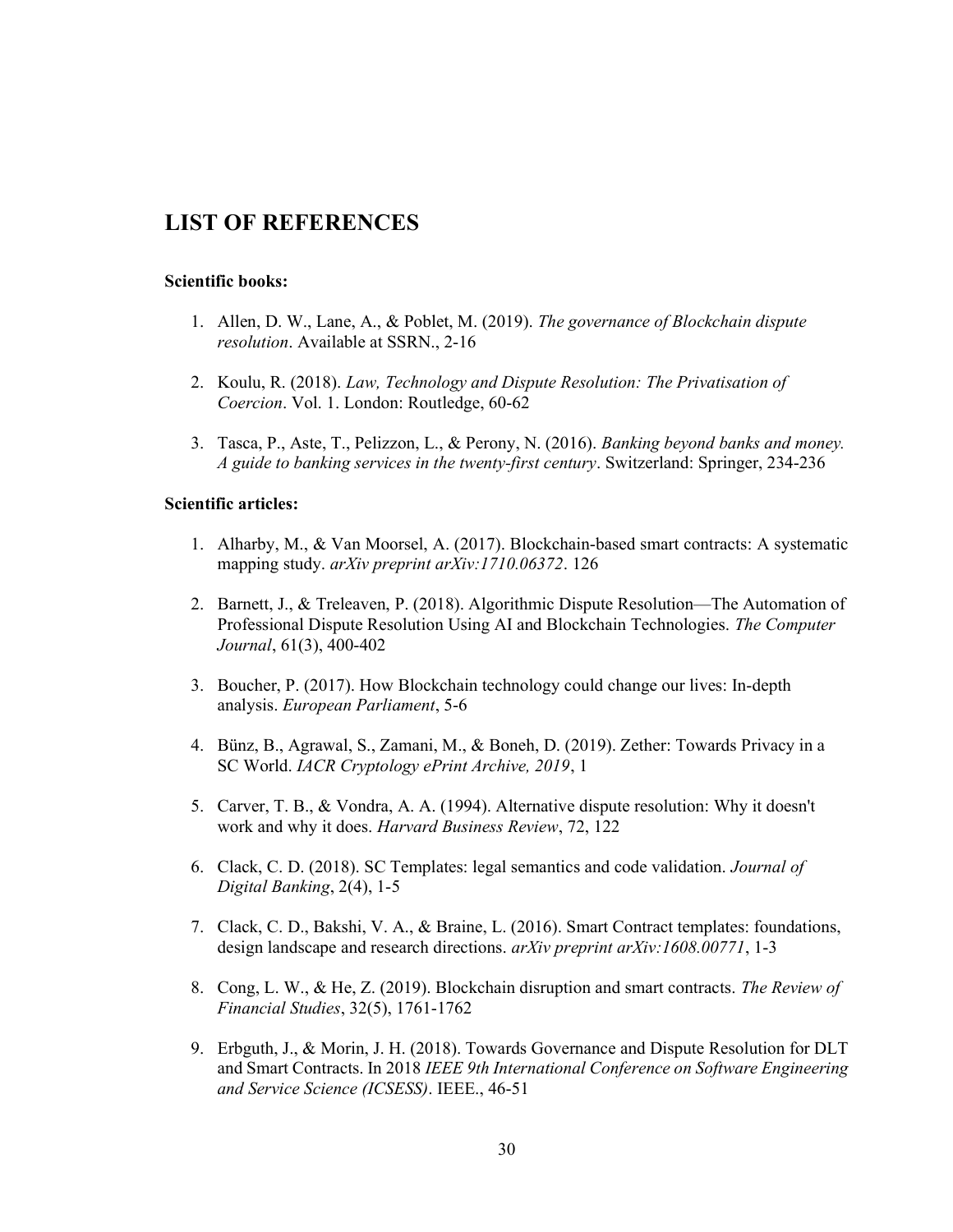- 10. Farrell, S., Machin, H., & Hinchliffe, R. (2017, February). Lost and found in SC translation—considerations in transitioning to automation in legal architecture. In UNCITRAL, Modernizing international trade law to support innovation and sustainable development. Proceedings of the congress of the United Nations commission on international trade law, (Vol. 4)., 5-6
- 11. Ferreira, A. (2021). Regulating smart contracts: Legal revolution or simply evolution? Telecommunications Policy, 45(2), 1-6
- 12. Giancaspro, M. (2017). Is a 'Smart Contract'really a smart idea? Insights from a legal perspective. Computer law & security review, 33(6), 825-828
- 13. Goldenfein, J., & Leiter, A. (2018). Legal engineering on the Blockchain:' Smart Contracts' as legal conduct. Law and Critique, 29(2), 145-146
- 14. Governatori, G., Idelberger, F., Milosevic, Z., Riveret, R., Sartor, G., & Xu, X. (2018). On legal contracts, imperative and declarative Smart Contracts, and Blockchain systems. Artificial Intelligence and Law, 26(4), 383-385
- 15. Howell, B. E., & Potgieter, P. H. (2019). Governance of Smart Contracts in Blockchain institutions. Available at SSRN 3423190, 4-6
- 16. Jaccard, G. (2018). Smart Contracts and the role of law. Available at SSRN 3099885., 9- 10
- 17. Kerikmäe, T., & Rull, A. (Eds.). (2016). The future of law and etechnologies (Vol. 3). Springer International Publishing., 138
- 18. Koulu, R. (2016). Blockchains and online dispute resolution: Smart Contracts as an alternative to enforcement. SCRIPTed, 13, 55-56
- 19. Lauslahti, K., Mattila, J., & Seppala, T. (2017). Smart Contracts–How will Blockchain technology affect contractual practices?. Etla Reports, (68)., 6-21
- 20. Levy, K. E. (2017). Book-smart, not street-smart: Blockchain-based Smart Contracts and the social workings of law. Engaging Science, Technology, and Society, 3, 10-11
- 21. Liu, Y., & Huang, J. (2019). Legal Creation of Smart Contracts and the Legal Effects. In Journal of Physics: Conference Series (Vol. 1345, No. 4, p. 042033). IOP Publishing, 2- 26
- 22. McKinney, S. A., Landy, R., & Wilka, R. (2017). Smart Contracts, Blockchain, and the next frontier of transactional law. Wash. JL Tech. & Arts, 13, 324-325
- 23. Mik, E., (2017). Smart contracts: terminology, technical limitations and real world complexity. Law, Innovation and Technology, 9(2), 269-270
- 24. O'Shields, R. (2017). Smart Contracts: Legal agreements for the Blockchain. NC Banking Inst., 21, 179-192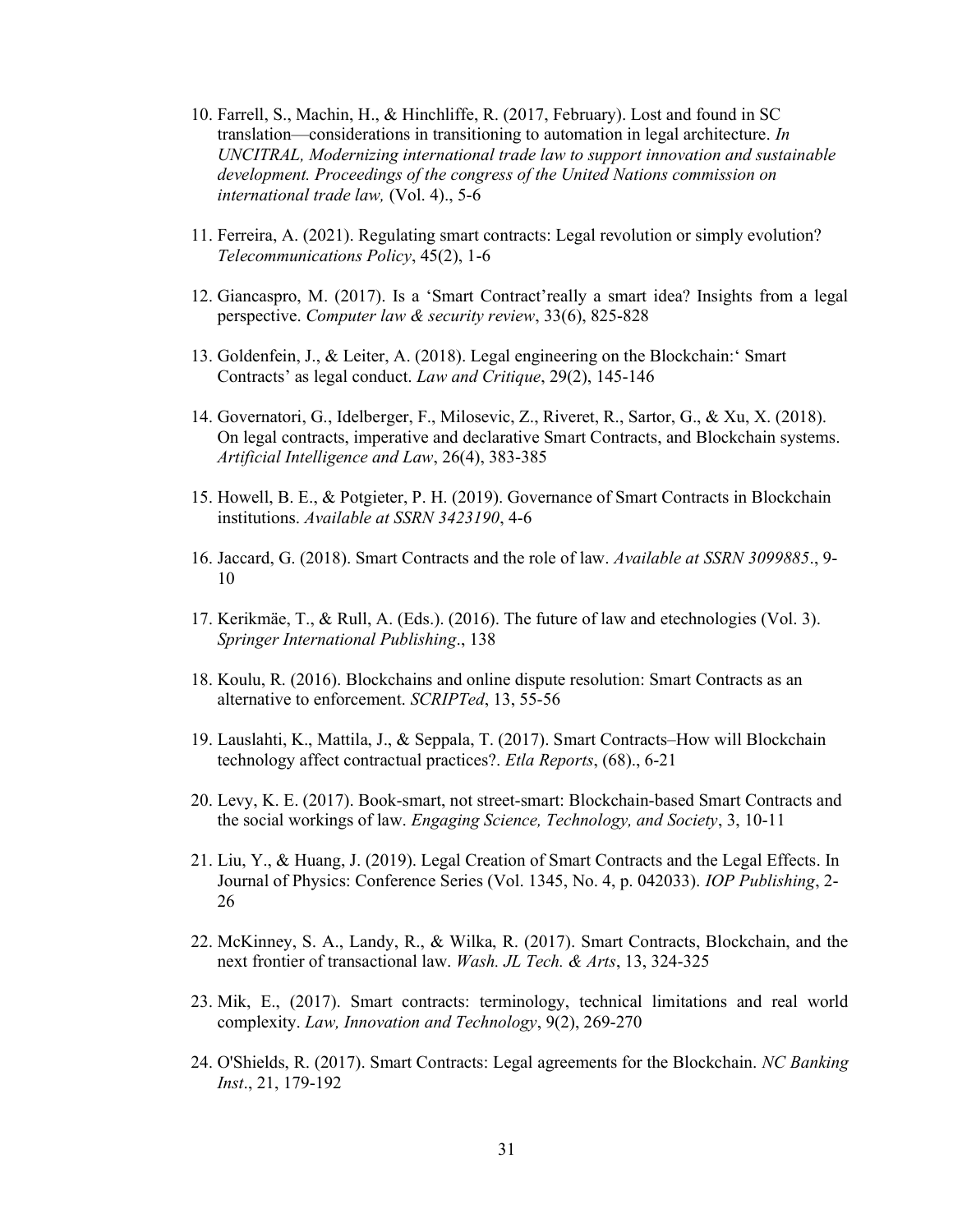- 25. Raskin, M. (2016). The law and legality of Smart Contracts. GEO. L. TECH. REV., 309- 311
- 26. Rizal Batubara, F., Ubacht, J., & Janssen, M. (2019). Unraveling Transparency and Accountability in Blockchain. In Proceedings of the 20th Annual International Conference on Digital Government Research, 212
- 27. Savelyev, A. (2017). Contract law 2.0:'Smart'contracts as the beginning of the end of classic contract law. Information & Communications Technology Law, 26(2), 128-133
- 28. Schmitz, A. J. (2020). Making Smart Contracts 'Smarter' with Arbitration. American Arbitration Association website, 5-6
- 29. Shah, M., & Samra, R. (2019). SCs for the digital economy. Journal of Securities Operations & Custody, 12(1), 83-84
- 30. Sklaroff, J. M. (2017). Smart Contracts and the cost of inflexibility. U. Pa. L. Rev., 166, 291-302
- 31. Solarte-Vásquez, M. C., & Nyman-Metcalf, K. (2017). Smart Contracting: a multidisciplinary and proactive approach for the EU digital single market. Baltic Journal of European Studies, 7(2), 209
- 32. Sun, T., & Yu, W. (2020). A Formal Verification Framework for Security Issues of Blockchain Smart Contracts. Electronics, 9(2), 4
- 33. Tjong Tjin Tai, E. (2018). Force majeure and excuses in Smart Contracts. European Review of Private Law, 26(6), 787-804
- 34. Wagner, E., Völker, A., Fuhrmann, F., Matzutt, R., & Wehrle, K. (2019). Dispute resolution for smart contract-based two-party protocols. In 2019 IEEE International Conference on Blockchain and Cryptocurrency (ICBC), 424-426
- 35. Werbach, K. (2018). Trust, but verify: Why the Blockchain needs the law. Berkeley Technology Law Journal, 33(2), 498-499
- 36. Woebbeking, M.K., (2019). The impact of smart contracts on traditional concepts of contract law. J. Intell. Prop. Info. Tech. & Elec. Com. L., 10, 105

#### Legislation:

- 1. European Parliament. (2020). Draft report with recommendations to the commission on a digital services act: Adapting commercial and civil law rules for commercial entities operating online. Committee on Legal Affairs, 2020/2019(INL)
- 2. Law Decree No 12/2019, Italian Law, https://www.lexology.com/library/detail.aspx?g=f3dea1c7-072f-4d48-b946- 0476ec5adb08, Accessed: 04.05.2021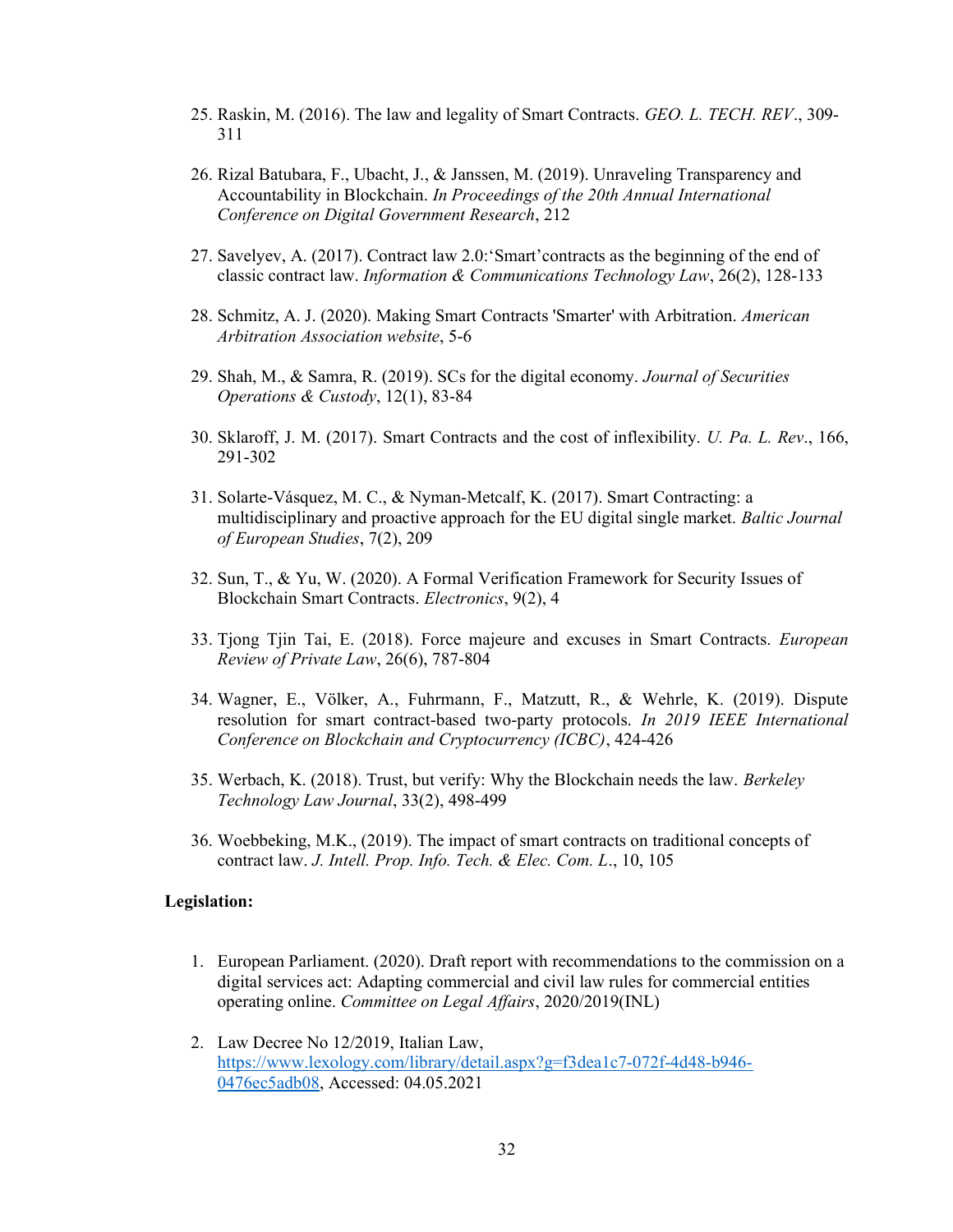3. Principles of European Contract Law, Art. 2, Retrieved from: https://www.translex.org/400200 , Accessed: 07.04.2020

#### Other sources:

- 1. Bitcoin, Retrieved from: https://bitcoin.org/en/faq , Accessed: 16.11.2020
- 2. Bitrated, Retrieved from: https://www.bitrated.com/faq , Accessed: 06.12.2020
- 3. Ethereum, Retrieved from: https://ethereum.org/en/what-is-ethereum/ , Accessed: 16.11.2020
- 4. Lesaege, C., Ast, F., & George, W. (2019) Kleros Short Paper v1.0.7. Kleros, Retrieved from: https://kleros.io/static/whitepaper\_en-8bd3a0480b45c39899787e17049ded26.pdf , Accessed: 21.07.2020
- 5. O'Reilly, S., & McCarthy, A. (2019). Smart Contracts A Possible Shake-up in Traditional Contract Law. Ronan Daly Jermyn, Retrieved from: https://www.rdj.ie/blog/post/smart-contracts---a-possible-shake-up-in-traditionalcontract-law/ , Accessed: 09.07.2020